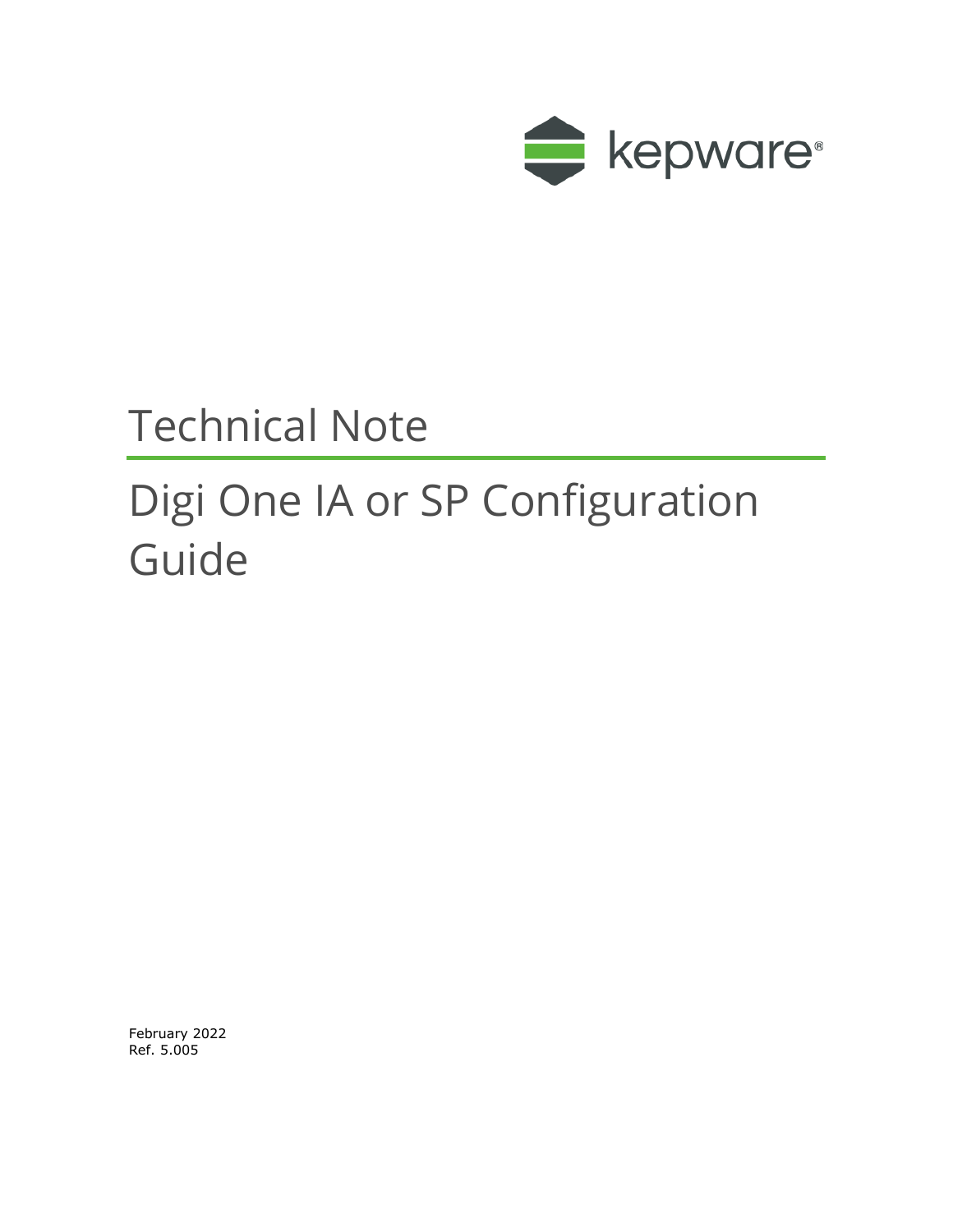## Table of Contents

| 2. |                                                                 |  |
|----|-----------------------------------------------------------------|--|
|    | 2.1 Assigning an IP Address using the Digi Device Setup Wizard3 |  |
|    |                                                                 |  |
| 3. |                                                                 |  |
|    |                                                                 |  |
|    |                                                                 |  |
|    |                                                                 |  |
| 4. |                                                                 |  |
|    |                                                                 |  |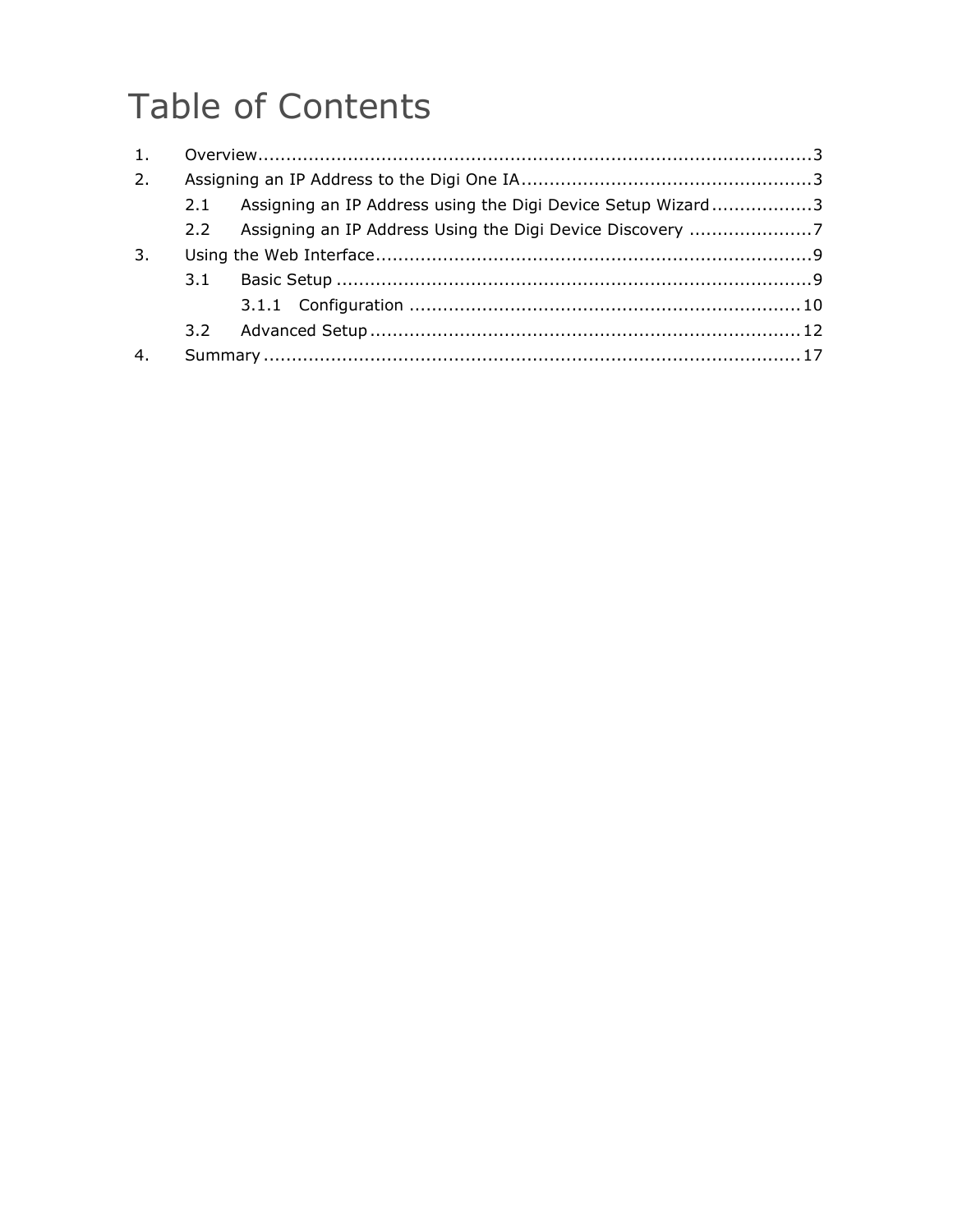### **1. Overview**

The following white paper intends to explain how to configure the **Digi One IA**. Two different methods for assigning the device an IP address will be discussed, as well as how to access the web interface.

### **2. Assigning an IP Address to the Digi One IA**

- 2.1 Assigning an IP Address using the Digi Device Setup Wizard
	- 1. To start, connect a powered **Digi One IA** to the network and then run the **Digi Software & Documentation CD**. The wizard should automatically open to the Welcome screen.

**Note:** If the wizard does not appear, go to **My Computer| CD Dive** and then select **Setup.exe**.



2. Click **Next**.

- 3. In the **Discover Device** dialog, all Digi devices available on the network should be displayed. If you cannot find a specific device, click **Refresh**.
- **Note:** Devices that are not configured will be displayed as **Unconfigured**.atin a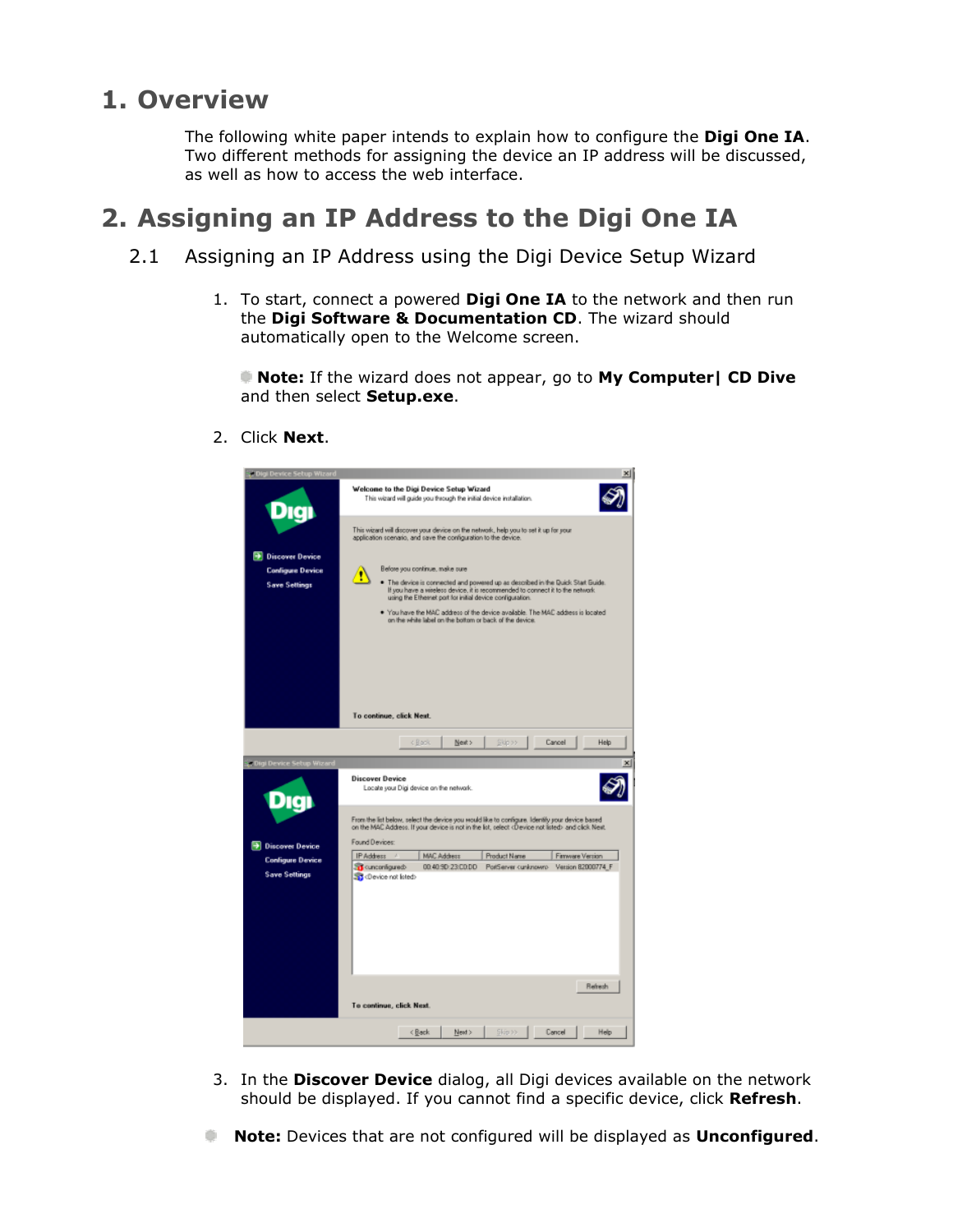- 4. Match the MAC address of the Digi device shown in the dialog to the one that will be configured. The MAC address can also be located on the device itself.
- 5. Click **Next**.
	- **Note:** It may take a couple of minutes and refresh attempts before a specific device appears in the list.

| C Digi Device Setup Wizard |                                                                                                                                                                                                |      |
|----------------------------|------------------------------------------------------------------------------------------------------------------------------------------------------------------------------------------------|------|
| Digi                       | <b>Configure Network Settings</b><br>Enter the following settings to configure the PortServer <unknown> for your<br/>network.</unknown>                                                        |      |
|                            | The network settings can be assigned automatically if your network supports this<br>capability. Otherwise, you need to ask your network administrator for the appropriate<br>network settings. |      |
| <b>Discover Device</b>     | C Obtain IP settings automatically using DHCP                                                                                                                                                  |      |
| <b>Configure Device</b>    | F Use the following IP settings                                                                                                                                                                |      |
| <b>Save Settings</b>       | IP Address:<br>×.<br>Subnet Mask:<br>. .<br>Default Gateway.<br>DNS Server:<br><b>Domain:</b><br>Host Name:                                                                                    |      |
|                            | To continue, click Next,                                                                                                                                                                       |      |
|                            | Skip so<br>< Back<br>Next ><br>Cancel                                                                                                                                                          | Help |

6. Specify whether to configure the IP address manually or to have it obtained automatically. In this example, the IP address will be configured manually.

| Digi Device Setup Wizard |                                                                                                                                                                                                 | $\mathbf{x}$ |
|--------------------------|-------------------------------------------------------------------------------------------------------------------------------------------------------------------------------------------------|--------------|
| Dıqı                     | <b>Configure Network Settings</b><br>Enter the following settings to configure the PortServer cunknown) for your<br>network.                                                                    |              |
|                          | The network settings can be assigned automatically if your network supports this:<br>capability. Otherwise, you need to ask your network administrator for the appropriate<br>network settings. |              |
| <b>Discover Device</b>   |                                                                                                                                                                                                 |              |
| <b>Configure Device</b>  | C Dbtain IP settings automatically using DHCP                                                                                                                                                   |              |
| <b>Save Settings</b>     | <b>C</b> Use the following IP settings                                                                                                                                                          |              |
|                          | 192.168.111.207<br>IP Addwer                                                                                                                                                                    |              |
|                          | 255.255.255.0<br>Subnet Mark:                                                                                                                                                                   |              |
|                          | Default Gateway.<br>192.168.111.1                                                                                                                                                               |              |
|                          | DNS Server:                                                                                                                                                                                     |              |
|                          | <b>Domain:</b>                                                                                                                                                                                  |              |
|                          | Host Name:                                                                                                                                                                                      |              |
|                          |                                                                                                                                                                                                 |              |
|                          |                                                                                                                                                                                                 |              |
|                          | To continue, click Next.                                                                                                                                                                        |              |
|                          |                                                                                                                                                                                                 |              |
|                          | Skip >><br><back<br>Next &gt;<br/>Cancel</back<br>                                                                                                                                              | Help         |
|                          |                                                                                                                                                                                                 |              |

7. Enter the desired network addresses and click **Next**.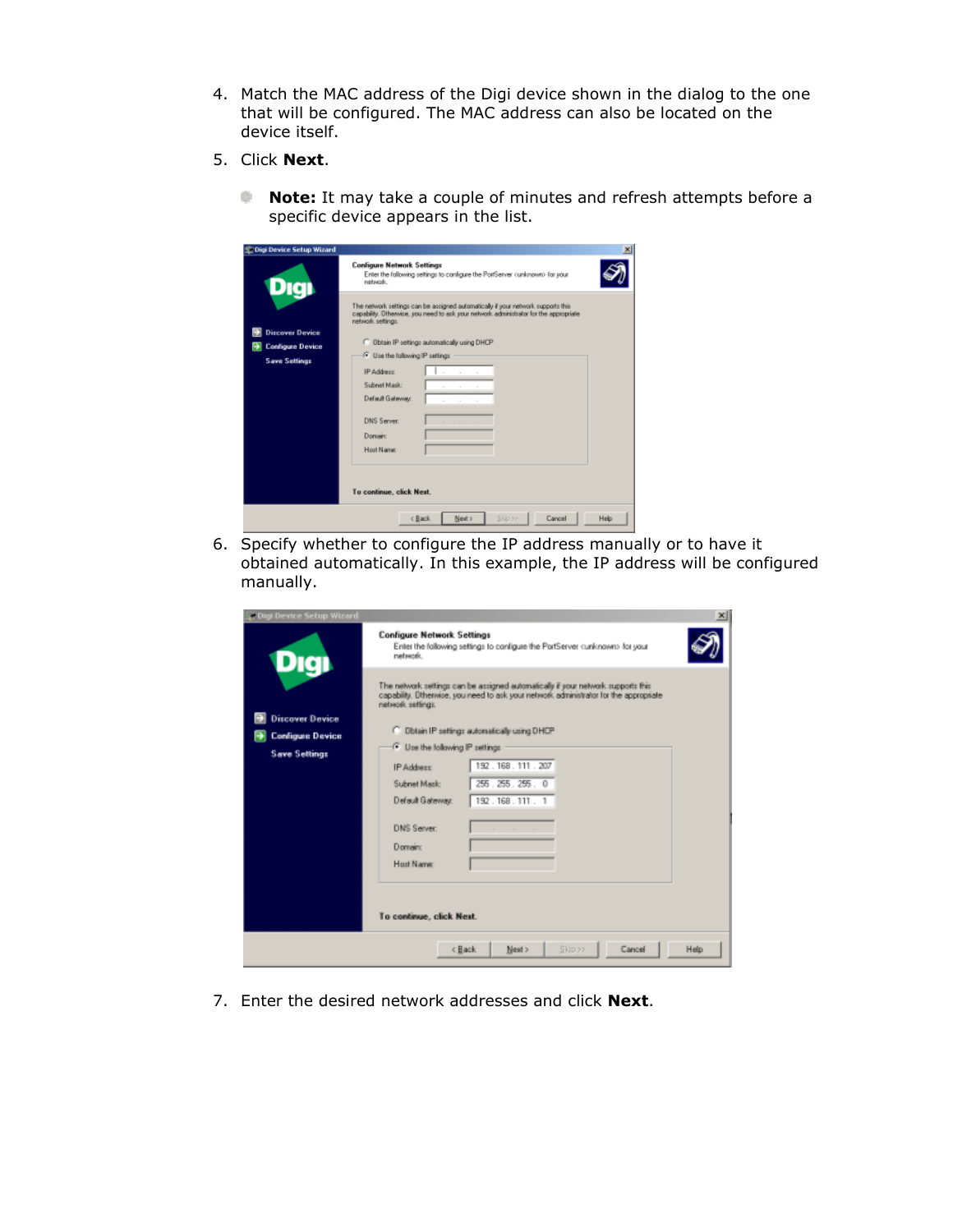

8. In the **Select Scenario** dialog, choose a predefined configuration scenario. Then, click **Next**.

| Digi Device Setup Wizard |                                                                                                                                                                                                                                     |
|--------------------------|-------------------------------------------------------------------------------------------------------------------------------------------------------------------------------------------------------------------------------------|
| <b>Jiqi</b>              | <b>Select Serial Posts</b><br>Select the ports you would like to configure for a specific scenario.                                                                                                                                 |
|                          | Select one or nultiple ports and then click Next to select the scenario. If you select<br>multiple poits, these poits will be configured identically. The wizard will continue to<br>show this list until all ports are configured. |
| <b>Discover Device</b>   | You can also enter a port description for each port for your reference.                                                                                                                                                             |
| <b>Configure Device</b>  | Select AT<br>Port Number<br>Part Description                                                                                                                                                                                        |
| <b>Save Settings</b>     | ⊠<br>Serial Port 1                                                                                                                                                                                                                  |
|                          | Clear All                                                                                                                                                                                                                           |
|                          |                                                                                                                                                                                                                                     |
|                          |                                                                                                                                                                                                                                     |
|                          |                                                                                                                                                                                                                                     |
|                          |                                                                                                                                                                                                                                     |
|                          |                                                                                                                                                                                                                                     |
|                          |                                                                                                                                                                                                                                     |
|                          |                                                                                                                                                                                                                                     |
|                          |                                                                                                                                                                                                                                     |
|                          | To continue, alick Next. If you are finished configuring ports or if you would like<br>to manually configure the ports through the web interface, click Skip.                                                                       |
|                          |                                                                                                                                                                                                                                     |
|                          | < Back<br>$Skip$ >><br>Help<br>Next ><br>Cancel                                                                                                                                                                                     |
|                          |                                                                                                                                                                                                                                     |

- 9. In the **Select serial Ports** dialog, choose which serial ports will be included in the configuration scenario (if any).
	- **Note:** If you choose not to configure the serial port at this time, ۰ select **Skip** to go to the **Verify Configuration** dialog. If you do choose to add the serial port to the configuration at this time, click **Next** to return to the **Select a Scenario** dialog. Click **Next** again to proceed to the **Verify Configuration** screen.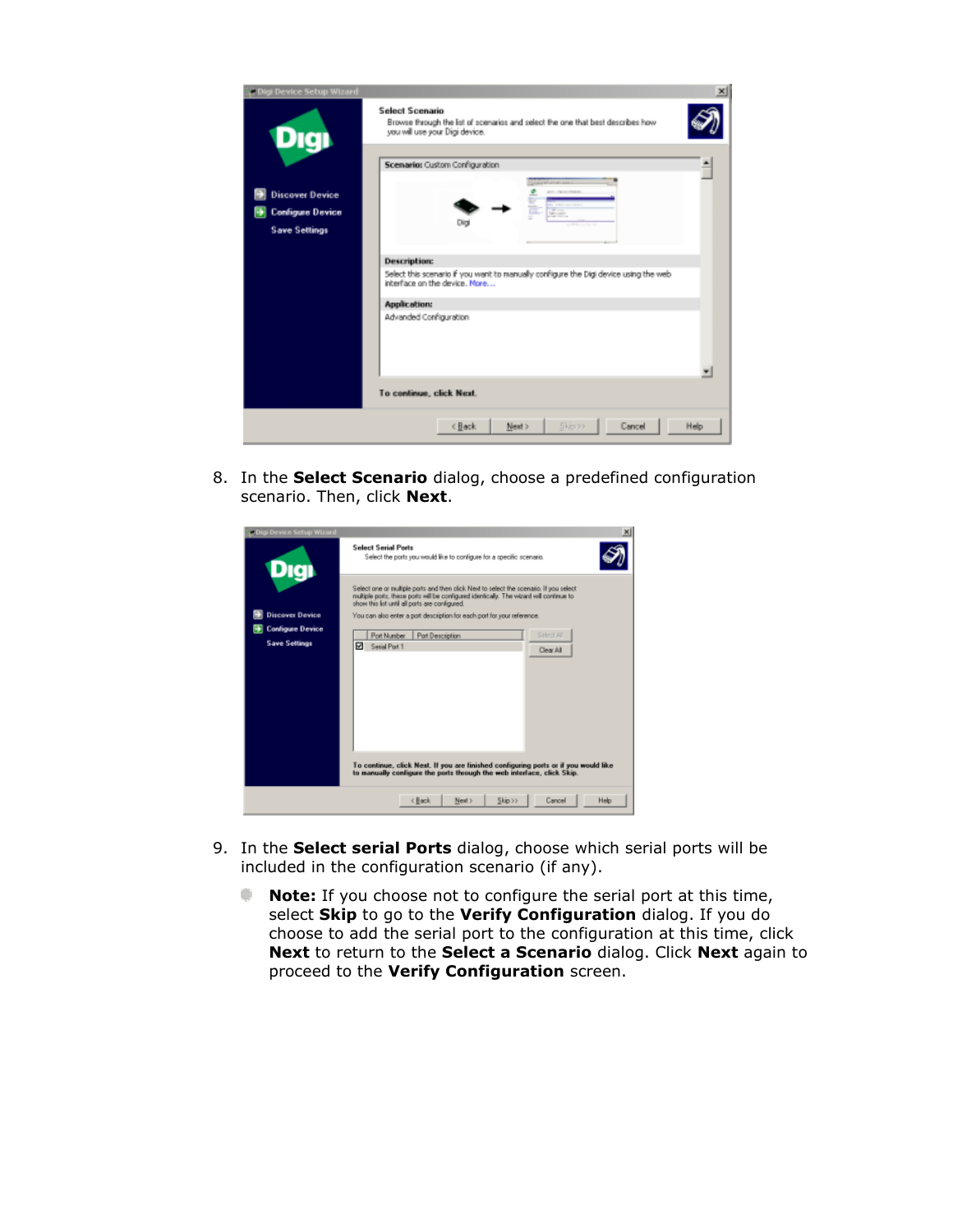

- 10. In the **Verify Configuration** dialog, review the settings carefully to make sure that they are correct.
- 11.Click **Next** to save the settings to the Digi One IA device.

| Digi Device Setup Wizard |                                                                                                                                                                     | ×           |
|--------------------------|---------------------------------------------------------------------------------------------------------------------------------------------------------------------|-------------|
| Dıgı                     | <b>Save Settings</b><br>The configuration is being saved to your PortServer <unknown>.</unknown>                                                                    |             |
|                          | Saving the configuration may take a while. During this time your PortServer (unknown).<br>will be rebooted to apply the new settings. Do not cancel this operation. |             |
| <b>Discover Device</b>   |                                                                                                                                                                     |             |
| <b>Configure Device</b>  |                                                                                                                                                                     |             |
| <b>Save Settings</b>     |                                                                                                                                                                     |             |
|                          | PartServer <unknowno: device<="" for="" th="" waiting=""><th></th></unknowno:>                                                                                      |             |
|                          |                                                                                                                                                                     |             |
|                          |                                                                                                                                                                     |             |
|                          | Please wait while the configuration is saved to the device.                                                                                                         |             |
|                          | <b>Dancel</b><br>c Back<br>Finish<br>Skip >>                                                                                                                        | <b>Help</b> |

۰ **Note:** After the settings are written to the device, it will automatically reboot in order to save the configuration.

| Digi Device Setup Wizard                                                  |                                                                                                                                                                                                                                                                                                                                                                                                                                                                                    |  |
|---------------------------------------------------------------------------|------------------------------------------------------------------------------------------------------------------------------------------------------------------------------------------------------------------------------------------------------------------------------------------------------------------------------------------------------------------------------------------------------------------------------------------------------------------------------------|--|
| Dıgı                                                                      | Congratulations!<br>You have successfully completed the Digi Device Setup Wizard.                                                                                                                                                                                                                                                                                                                                                                                                  |  |
| <b>Discover Device</b><br><b>Configure Device</b><br><b>Save Settings</b> | ī<br>Saved configuration successfully.<br>Go to the PortServer cunknown) web interface for manual configuration.<br>To access the web interface, check the "Log on to web interface"<br>checkbox below and click Finish, or go to http://192.168.111.207.<br>The usemane and default password are:<br>Uservame: soot<br>Password dope<br>Additional information such as cabling and configuration information as well<br>as troubleshooting tips may be found in the User's Guide. |  |
|                                                                           | Next steps:                                                                                                                                                                                                                                                                                                                                                                                                                                                                        |  |
|                                                                           | Register my PortServer cunknowno on the Digi website                                                                                                                                                                                                                                                                                                                                                                                                                               |  |
|                                                                           | E Log on to web interface                                                                                                                                                                                                                                                                                                                                                                                                                                                          |  |
|                                                                           | Configure another device                                                                                                                                                                                                                                                                                                                                                                                                                                                           |  |
|                                                                           | To close this wizard, click Finish.                                                                                                                                                                                                                                                                                                                                                                                                                                                |  |
|                                                                           | Finish<br>Skip>><br>c Back<br>Cancel<br>Help                                                                                                                                                                                                                                                                                                                                                                                                                                       |  |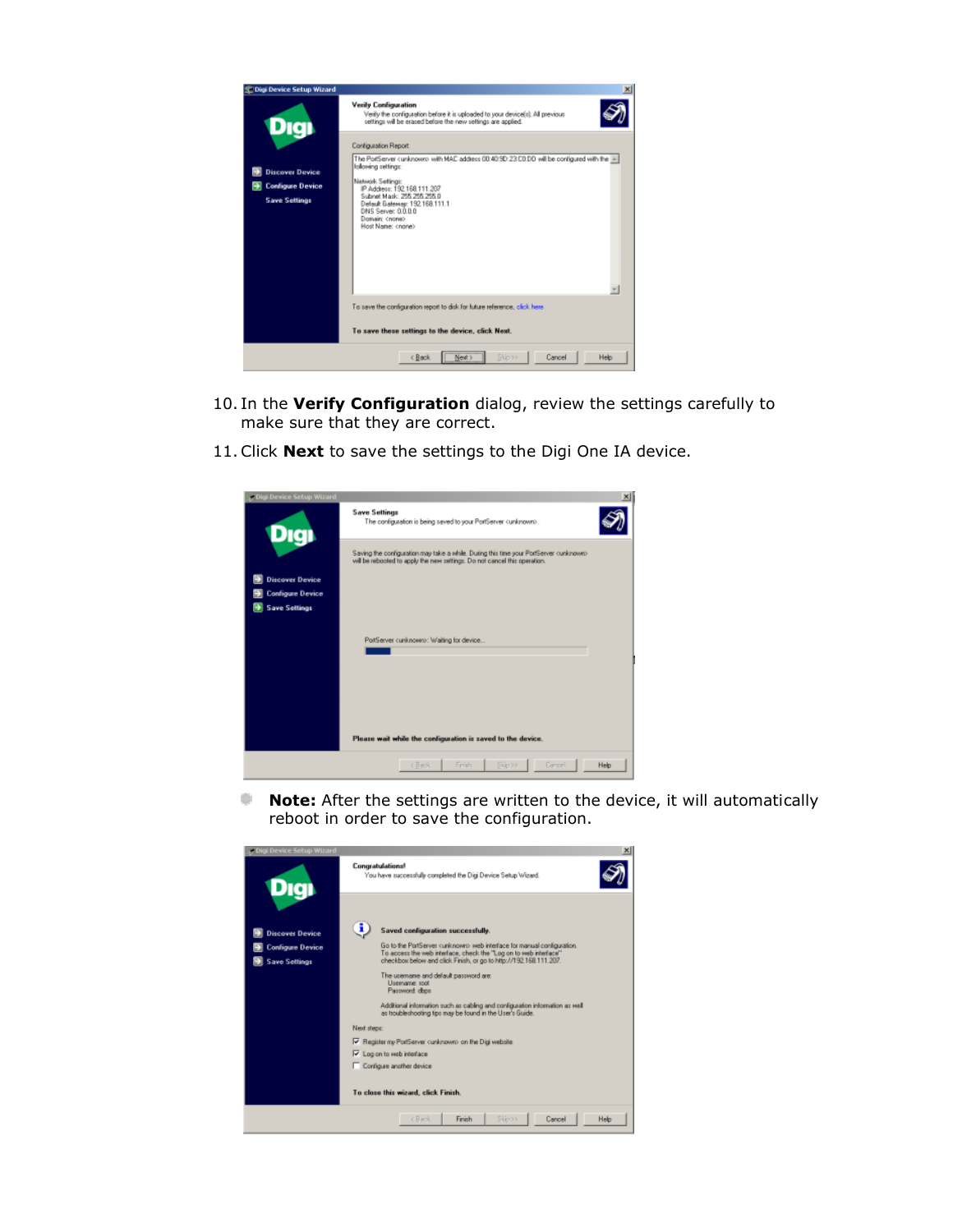Once the settings have been saved successfully, the **Congratulations** dialog is invoked. This dialog contains the default username and password that are used to login to the Digi One IA web interface. You can also configure another device, go to the web interface or register the device by checking the proper box(s).

- **Note:** At this point, you may proceed to **[Using the Web Interface](#page-8-0)** for information on how to set up the Digi One IA for Ethernet to serial communications.
- 2.2 Assigning an IP Address Using the Digi Device Discovery
	- 1. To start, connect a powered **Digi One IA** to the network and then run the **Digi Software & Documentation CD**. The wizard should automatically open to the Welcome screen.
	- 2. Click **Cancel** to exit the wizard. In the Digi Product CD main display, select **Software** and then install **Digi Device Discovery**.
		- **ST Diai Device Discovery**  $\Box$ IP Address A | MAC Address | Name Device Device Tasks No devices found Open web interface Configure network settings Reboot device Other Tasks Refresh view Help and Support Details 0 device My Device Network
	- 3. Start the **Discovery Utility**.

4. By default, the application opens to the device discovery page. It may or may not have detected any devices yet: if this is the case, select **Refresh View** under **Other Tasks**.

| Digi Device Discovery          |                              |                    |      |                     | 하다세 |
|--------------------------------|------------------------------|--------------------|------|---------------------|-----|
|                                | IP Address<br>$\overline{X}$ | <b>NAC Address</b> | Name | Device              |     |
| Device Tasks                   | 30000                        | 00:40:90:23:C0:DD  |      | PotServer curknown. |     |
| Open web interface             |                              |                    |      |                     |     |
| Configure network settings     |                              |                    |      |                     |     |
| Reboot device                  |                              |                    |      |                     |     |
|                                |                              |                    |      |                     |     |
| <b>Other Tasks</b>             |                              |                    |      |                     |     |
| Rehech view                    |                              |                    |      |                     |     |
| Help and Support               |                              |                    |      |                     |     |
|                                |                              |                    |      |                     |     |
|                                |                              |                    |      |                     |     |
| Details                        |                              |                    |      |                     |     |
| PortServer <unknown></unknown> |                              |                    |      |                     |     |
| Not propelly configured        |                              |                    |      |                     |     |
| IP address 0.00.0              |                              |                    |      |                     |     |
| Subret made 0.00.0             |                              |                    |      |                     |     |
| Default gateway: 0.0.0.0       |                              |                    |      |                     |     |
| Serial poets 1                 |                              |                    |      |                     |     |
| Firmware 82000774_F            |                              |                    |      |                     |     |
|                                |                              |                    |      |                     |     |
|                                |                              |                    |      |                     |     |
|                                |                              |                    |      |                     |     |
| 1 device                       |                              |                    |      | My Device Network.  |     |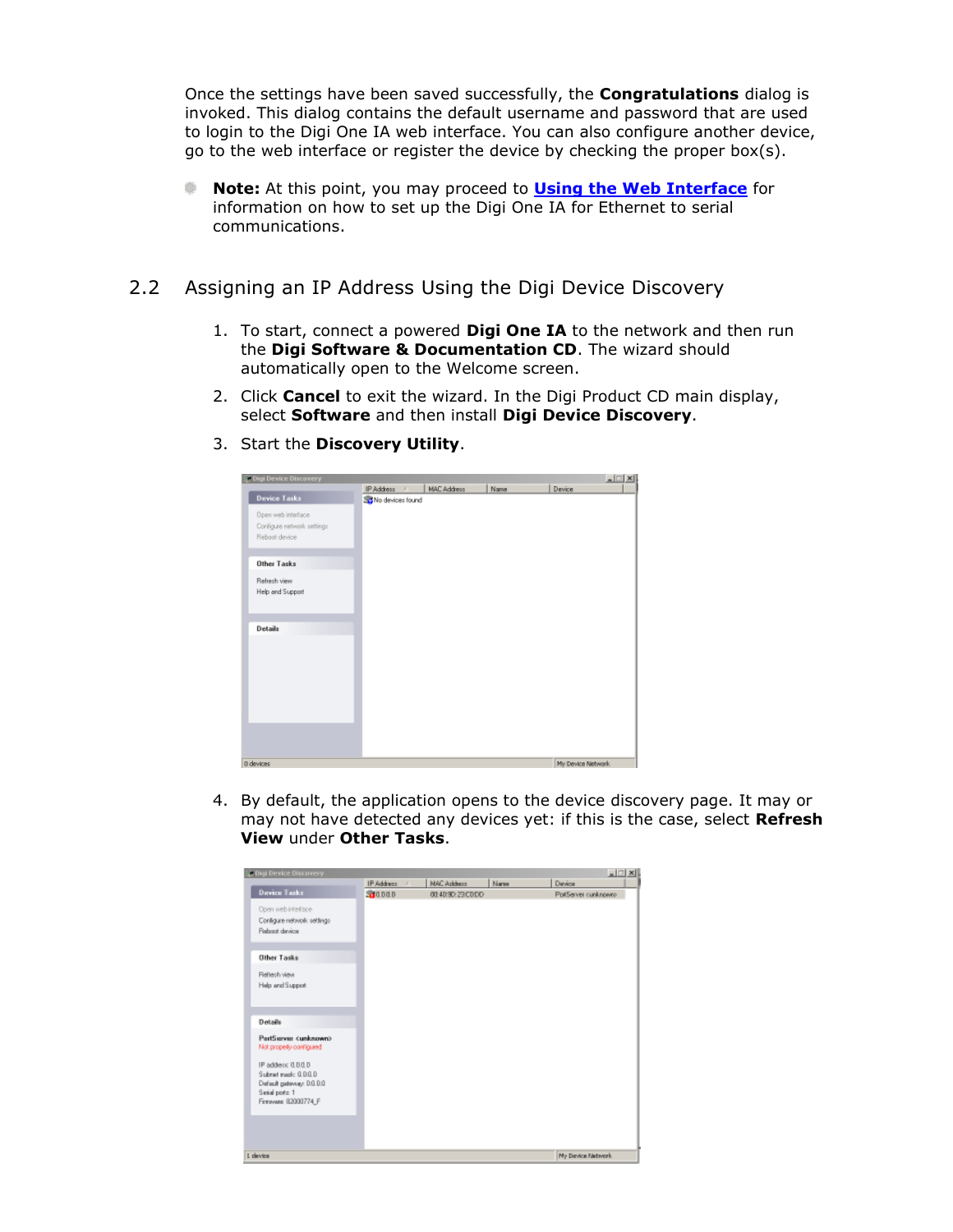5. Next, match the MAC address of the Digi device shown in the display to the one to be configured. Then, right-click on it and select **Configure Network Settings**. Alternatively, select the device and click **Device Tasks | Configure Network Settings**.



6. Specify whether to configure the IP address manually or to have it obtained automatically. In this example, the IP address is assigned manually. Once specified, click **Save**.

| <b>Digi Device Discovery</b>                                                                                                                         |                                                                   |             |                                                                                                                                           |              | $ \Box$ $\times$                                                                                                                   |  |
|------------------------------------------------------------------------------------------------------------------------------------------------------|-------------------------------------------------------------------|-------------|-------------------------------------------------------------------------------------------------------------------------------------------|--------------|------------------------------------------------------------------------------------------------------------------------------------|--|
|                                                                                                                                                      | IP Addense                                                        |             | <b>MAC Address</b>                                                                                                                        | Name         | Device                                                                                                                             |  |
| <b>Device Tarks</b>                                                                                                                                  | 500.00                                                            |             | 00:40:90:23:00:00                                                                                                                         |              | PartServer curlinowro-                                                                                                             |  |
| Dpen web interface                                                                                                                                   |                                                                   |             |                                                                                                                                           |              |                                                                                                                                    |  |
| Configure network settings                                                                                                                           |                                                                   |             |                                                                                                                                           |              |                                                                                                                                    |  |
| Reboot device                                                                                                                                        | Configure Network Settings                                        |             |                                                                                                                                           | $\mathbf{x}$ |                                                                                                                                    |  |
| <b>Other Tasks</b>                                                                                                                                   | administrator for the appropriate network settings.               |             | The network petings can be assigned autorastically it your network.<br>supports this capability. Otherwise, you need to ask your network. |              |                                                                                                                                    |  |
| Retreats view                                                                                                                                        | Device                                                            |             | PortServer curtonovers                                                                                                                    |              |                                                                                                                                    |  |
| <b>Reboot Device</b><br>Ÿ.<br>D<br>Paddress: 0.0.0.0<br>Subret nesk: D.O.D.O.<br>Detault gateway: 0.0.0.0<br>Serial ports: 1<br>Finware: B2000774. F | <b>CONTRACTOR SPONSOR IN 1979 WORKS</b><br><b>Detault Gatewar</b> | OK.<br>Save | Cancel<br>192.168.111.1<br>Cancel                                                                                                         |              | $\mathbf{x}$<br>The device nust be rebooted in order for the new settings to take effect. Would you like to reboot the device now? |  |
| 1 device                                                                                                                                             |                                                                   |             |                                                                                                                                           |              | <b>Wy Device Network</b>                                                                                                           |  |

۰ **Note:** After the settings are saved, you will be prompted to reboot the device. To do so, click **OK**.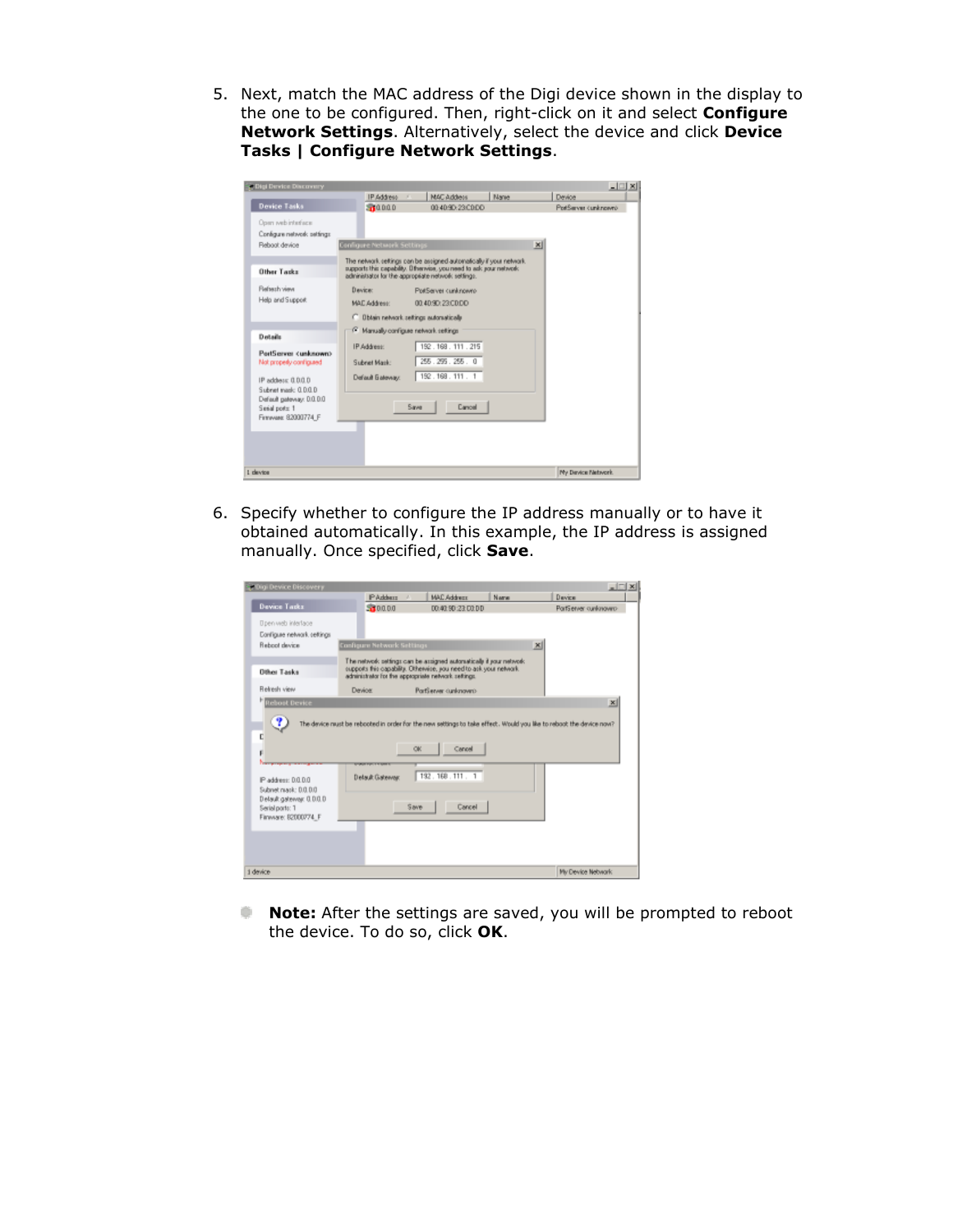| <b>Citigi Device Discovery</b>                  |                                           |                    |      | $-101 \times$       |
|-------------------------------------------------|-------------------------------------------|--------------------|------|---------------------|
|                                                 | IP Address                                | <b>NAC Address</b> | Name | Device              |
| <b>Device Tasks</b>                             | 30000                                     | 00:40:90:23:CDDO   |      | PotServer curknown. |
| Open web interface                              |                                           |                    |      |                     |
| Conligure network settings                      |                                           |                    |      |                     |
| <b>Palmet device</b>                            |                                           |                    |      |                     |
| <b>Other Tasks</b>                              |                                           |                    |      |                     |
| Flattech view                                   |                                           |                    |      |                     |
| Help and Support                                |                                           |                    |      |                     |
|                                                 | Please wait while the device is rebooking |                    |      |                     |
|                                                 | шп                                        |                    |      |                     |
| Details                                         |                                           | Cancel             |      |                     |
| PortServer (unknown)<br>Not propelly configured |                                           |                    |      |                     |
| IP address 0.00.0                               |                                           |                    |      |                     |
| Subrat made 0.00.0                              |                                           |                    |      |                     |
| Definal galeries, 0:0.0.0                       |                                           |                    |      |                     |
| Sekil pote 1<br>Firmwax 82000774 F              |                                           |                    |      |                     |
|                                                 |                                           |                    |      |                     |
| I device                                        |                                           |                    |      | My Device Nativork  |

At this point, the configurations will be saved to the device.

| <b>Digi Device Discovery</b>                |                                     |                    |      | $-101 \times 1$     |
|---------------------------------------------|-------------------------------------|--------------------|------|---------------------|
|                                             | <b>IP Address</b><br>$\overline{1}$ | <b>HAC Address</b> | Name | Device              |
| <b>Device Tasks</b>                         | E192168111.215 00:40:90:23 C0:DO    |                    |      | PotServer curknown- |
| Dpenveds interface                          |                                     |                    |      |                     |
| Configure network certings                  |                                     |                    |      |                     |
| Rebeet device                               |                                     |                    |      |                     |
| <b>Other Tasks</b>                          |                                     |                    |      |                     |
| Rekeds view                                 |                                     |                    |      |                     |
| Help and Support                            |                                     |                    |      |                     |
|                                             |                                     |                    |      |                     |
| Details                                     |                                     |                    |      |                     |
|                                             |                                     |                    |      |                     |
| PortServer curknown)<br>Configured (Static) |                                     |                    |      |                     |
| Paddess: 192.168.111.215                    |                                     |                    |      |                     |
| Subnet mask: 255,255,255.0                  |                                     |                    |      |                     |
| Delault gateway: 192.168.111.1              |                                     |                    |      |                     |
| Serial parts: 1<br>Finnware: B2000774. F    |                                     |                    |      |                     |
|                                             |                                     |                    |      |                     |
|                                             |                                     |                    |      |                     |
| 1 device                                    |                                     |                    |      | My Device-Network   |

Once the device has rebooted, the new IP address settings should be visible. To further configure the device, go to the web interface by clicking **Device Tasks | Open Web Interface**.

## <span id="page-8-0"></span>**3. Using the Web Interface**

#### 3.1 Basic Setup

Once the Digi One IA device has been assigned an IP address, it may be entered in the web browser in order to access the Digi One IA's web interface. At this point, the login information should be displayed,

**User Name:** root **Password:** dbps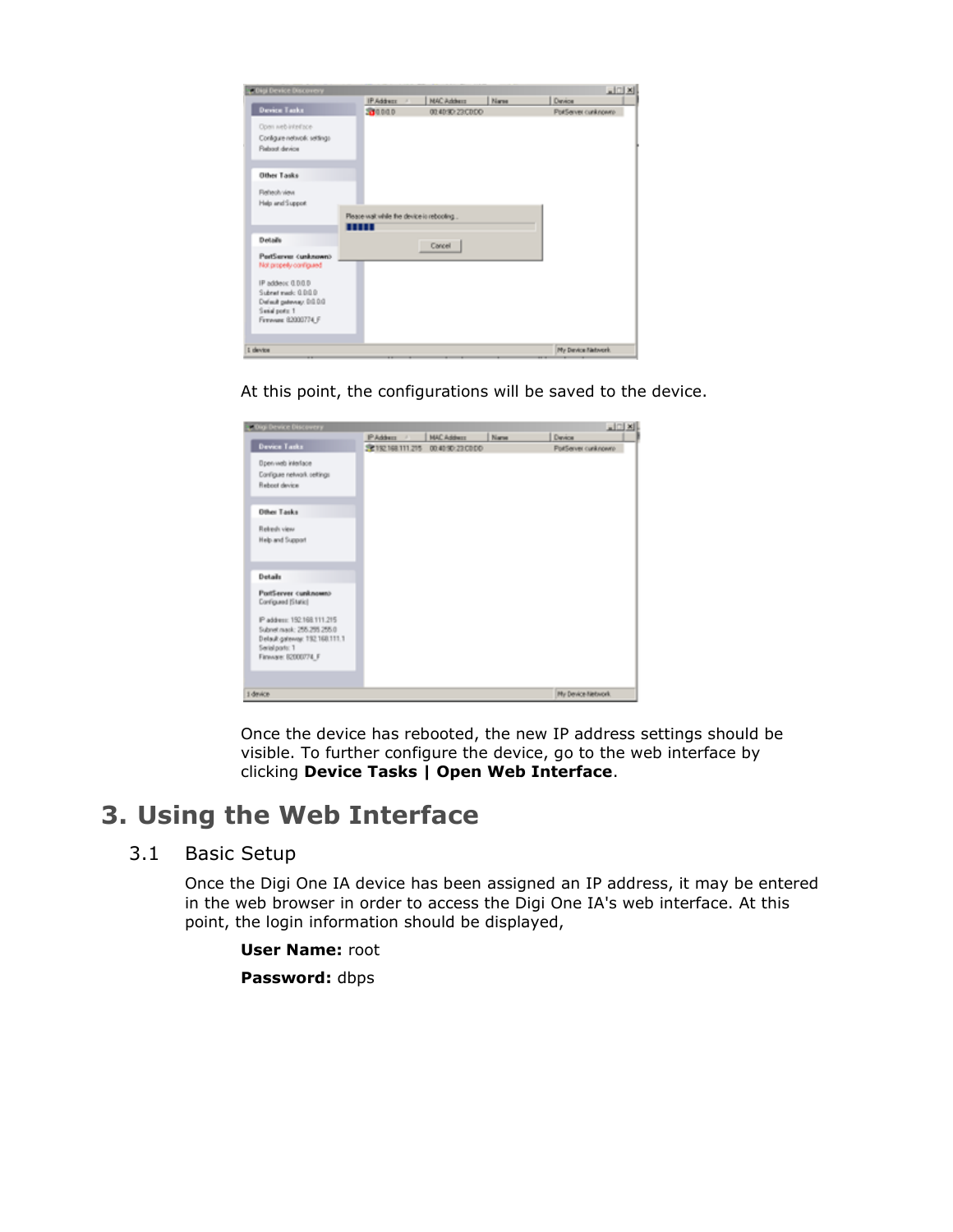| Microsoft Internet Explorer<br>File Edit Yew Favorites Tools Help |                               |                                          |                      |                |                   |                           | $-10 \times$ |
|-------------------------------------------------------------------|-------------------------------|------------------------------------------|----------------------|----------------|-------------------|---------------------------|--------------|
| + Book - → - ◎ ③ △ ◎Search (igFavorites @Media ③                  |                               |                                          |                      |                |                   |                           |              |
| Address                                                           |                               |                                          |                      |                |                   | ▼ @Go Links <sup>30</sup> |              |
| <b>My Search -</b>                                                |                               |                                          | Google v AltaVista v |                | More <sup>₩</sup> | Norton AntiWrus 2 v       |              |
|                                                                   |                               |                                          |                      |                |                   |                           |              |
|                                                                   |                               |                                          |                      |                |                   |                           |              |
|                                                                   |                               |                                          |                      |                |                   |                           |              |
|                                                                   |                               |                                          |                      |                |                   |                           |              |
|                                                                   | <b>Enter Network Password</b> |                                          |                      |                |                   |                           |              |
|                                                                   |                               |                                          |                      | $ 2 $ $\times$ |                   |                           |              |
|                                                                   |                               | Please type your user name and password. |                      |                |                   |                           |              |
|                                                                   | Site:                         | 192.168.111.207                          |                      |                |                   |                           |              |
|                                                                   | Realm                         | PatServer <unknown></unknown>            |                      |                |                   |                           |              |
|                                                                   | User Name                     | root                                     |                      |                |                   |                           |              |
|                                                                   | Password                      | <b>SVVS</b>                              |                      |                |                   |                           |              |
|                                                                   |                               | Save this password in your password list |                      |                |                   |                           |              |
|                                                                   |                               |                                          |                      |                |                   |                           |              |
|                                                                   |                               |                                          | DK                   | Cancel         |                   |                           |              |
|                                                                   |                               |                                          |                      |                |                   |                           |              |
|                                                                   |                               |                                          |                      |                |                   |                           |              |
|                                                                   |                               |                                          |                      |                |                   |                           |              |
|                                                                   |                               |                                          |                      |                |                   |                           |              |
| T Web site found. Waiting for reply                               |                               |                                          |                      |                |                   |                           |              |

The system summary will be visible in the home page after logging in. This dialog can be used to finish configuring the device or start running a tutorial.

| PortServer <unknown> Configuration and Management - Microsoft Internet Explorer</unknown> |                                 |                                                                                                                   | 上层图               |
|-------------------------------------------------------------------------------------------|---------------------------------|-------------------------------------------------------------------------------------------------------------------|-------------------|
| File Edit View Favorbet Tools Help                                                        |                                 |                                                                                                                   | <b>COL</b>        |
|                                                                                           |                                 | +100 · + · ③ ③ ② ③kwh ④kwhs ③hola ③ ② ③ ③ ③ ③                                                                     |                   |
| Address @ http://192.168.111.207f                                                         |                                 |                                                                                                                   | . philo late »    |
| T Search -                                                                                |                                 | Google   Akarista + Adultenes Althebrids + Locklead: Film + @ Customics ( My Button, Most F. Norton Activity, C + |                   |
| Connectware"                                                                              |                                 | PortServer Configuration and Management                                                                           |                   |
|                                                                                           |                                 |                                                                                                                   | $\mathbf{Q}$ Help |
| <b>Home</b>                                                                               | Home                            |                                                                                                                   |                   |
| Configuration                                                                             | Getting Started                 |                                                                                                                   |                   |
| <b>Not work</b><br>Serial Port<br>Security<br>System                                      | Tubarial                        | Not sure what to do next? This Tutorial can help.                                                                 |                   |
| Management                                                                                | <b>System Summary</b>           |                                                                                                                   |                   |
| Serial Ports                                                                              | Model:                          | PortServer                                                                                                        |                   |
| Connections                                                                               |                                 | IP Address: 192.160.111.207                                                                                       |                   |
| Administration                                                                            |                                 | M&C Address: 00:40:90:23:00:00                                                                                    |                   |
| <b>Backup/Restore</b>                                                                     |                                 |                                                                                                                   |                   |
| <b>Update Firmware</b><br>Factory Default Settings                                        | <b>Description:</b><br>Contact: |                                                                                                                   |                   |
| Device Information                                                                        | Lecations                       |                                                                                                                   |                   |
| <b>Reboot</b>                                                                             |                                 |                                                                                                                   |                   |
| Logout                                                                                    |                                 | www.digi.com                                                                                                      |                   |
|                                                                                           |                                 | Copyright @ 1994-2003 Digi Smanutional. All rights reserved.                                                      |                   |
|                                                                                           |                                 |                                                                                                                   | <b>O</b> Internet |
|                                                                                           |                                 |                                                                                                                   |                   |

#### 3.1.1 Configuration

Under the **Configuration** section, you can configure the network, serial port, and system settings.

• Click **Network** to access the network address parameters and assign the device a hostname.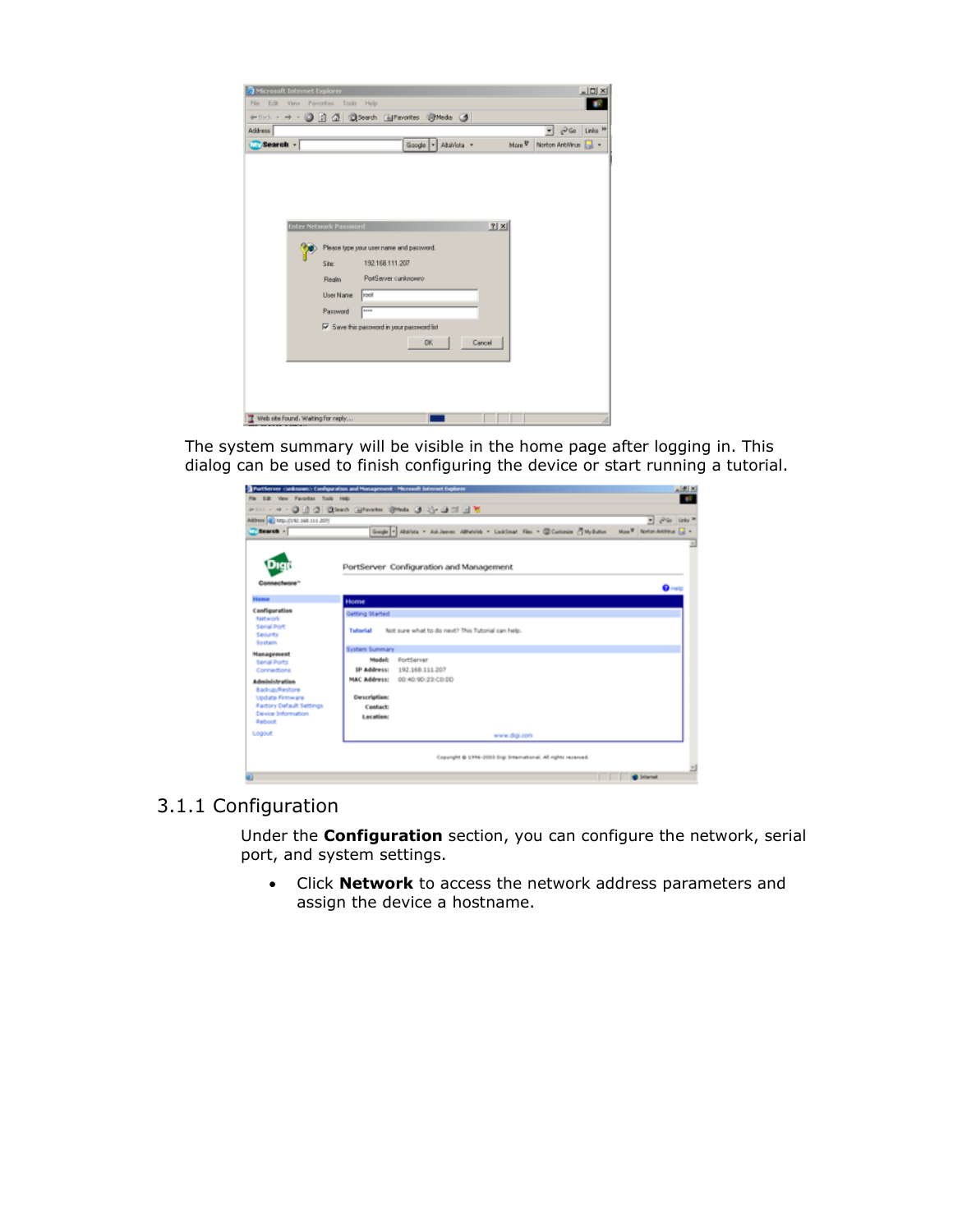|                                                                    | 4Back - → - 3 3 3 3 3 cearch @Favorites @Media 3 4 - 3 E B                           |                                         |
|--------------------------------------------------------------------|--------------------------------------------------------------------------------------|-----------------------------------------|
| Address + http://192.168.111.207/config/network/network_config.htm |                                                                                      | RG Links <sup>39</sup>                  |
| <b>My Search</b> -                                                 | Google v AtaVista v AskJeeves AltheWeb v LookSmart Files v (B) Customize (TMy Button | More <sup>12</sup> Norton Antillinus 22 |
|                                                                    |                                                                                      |                                         |
|                                                                    |                                                                                      |                                         |
|                                                                    | PortServer Configuration and Management                                              |                                         |
| Connectware <sup>-</sup>                                           |                                                                                      |                                         |
|                                                                    |                                                                                      | $\mathbf{\Theta}$ Help                  |
| Home                                                               | <b>Network Configuration</b>                                                         |                                         |
| Configuration                                                      | ▼ IP Settings                                                                        |                                         |
| <b>Network</b>                                                     | C Obtain an IP address automatically using DHCP *                                    |                                         |
| Serial Port<br>Security                                            | C Use the following IP address:                                                      |                                         |
| System                                                             | * IP Address: 192.168.111.207                                                        |                                         |
| Management                                                         | * Subnet Mask: 255 255 255.0                                                         |                                         |
| <b>Serial Ports</b>                                                | Default Gateway: 192.168.111.1                                                       |                                         |
| Connections                                                        |                                                                                      |                                         |
| <b>Administration</b>                                              | 0.0.0.0<br>Name Server:                                                              |                                         |
| <b>Backup/Restore</b><br><b>Update Firmware</b>                    | Domain:                                                                              |                                         |
| <b>Factory Default Settings</b>                                    | Host Name:                                                                           |                                         |
| Device Information                                                 |                                                                                      |                                         |
| Reboot                                                             | 2000<br>Base Socket:                                                                 |                                         |
| Logout                                                             |                                                                                      |                                         |
|                                                                    | * Changes to DHCP, IP address and Subnet Mask require a reboot to take effect.       |                                         |
|                                                                    |                                                                                      |                                         |
|                                                                    |                                                                                      |                                         |
|                                                                    | Apply                                                                                |                                         |
|                                                                    | Advanced Network Settings                                                            |                                         |

• Click **Serial Port** to select a profile. In this example, the **TCP Sockets** profile has been chosen.

| <b>STATISTICS</b><br>o.                                                  | <b>Profile Settings</b>                                                                             |
|--------------------------------------------------------------------------|-----------------------------------------------------------------------------------------------------|
| Connections                                                              | <b>TCP Server</b>                                                                                   |
| <b>Administration</b><br>Backup/Restore                                  | Connect to the following TCP ports on the network (calculated from Base Socket).                    |
| Update Firmware<br><b>Factory Default Settings</b><br>Device Information | Telnet TCP Port:<br>2001<br>Raw TCP Port:<br>2101                                                   |
| <b>Rabcot</b><br>Logaut                                                  | <b>TCP Client</b><br>Automatically establish TCP connections to a server or other networked device. |
|                                                                          | [ Automatically establish TCP connections                                                           |
|                                                                          | Connect:<br>6 Always<br><sup>@</sup> When data arrives                                              |
|                                                                          | <sup>@</sup> When DCD goes high                                                                     |
|                                                                          | 0000<br>Connect To:                                                                                 |
|                                                                          | Flow <b>H</b><br>Service:                                                                           |
|                                                                          | TCP Port Number:                                                                                    |
|                                                                          | Auto IR<br>Flush Start Character:                                                                   |
|                                                                          | п<br>Send Keepalive Packets:                                                                        |
|                                                                          |                                                                                                     |
|                                                                          | <b>Apply</b>                                                                                        |
|                                                                          | <b>Basic Serial Settings</b>                                                                        |
|                                                                          | F Advanced Serial Settings                                                                          |
|                                                                          | P Restore Factory Serial Port Settings                                                              |
|                                                                          | Capyrgill @ 1996-2003 Digi International, All rights reserved.                                      |

• **Basic Serial Settings**, a tab at the bottom of the page, is used to configure the serial port communication parameters to match that of the device that will be communicated with serially. When finished, click **Apply**.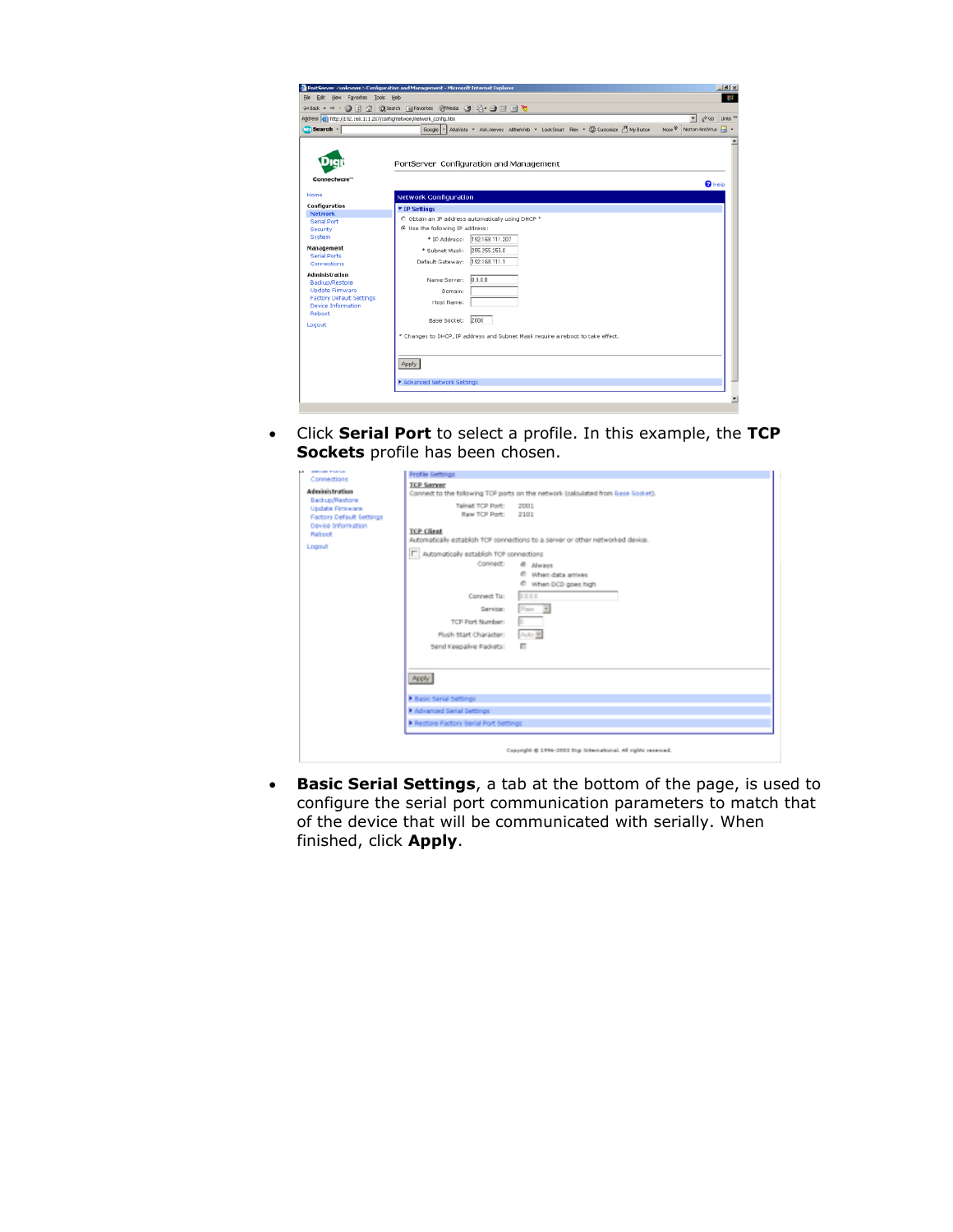| File Edit View Favorites Tools Help                             | PortServer cunknown> Configuration and Management - Microsoft Internet Explorer          | $ \theta$ $\times$<br><b>AND</b>           |
|-----------------------------------------------------------------|------------------------------------------------------------------------------------------|--------------------------------------------|
|                                                                 | →Back - → - ◎ 日 企 ③Saarch (@Paverbox ③Poeda ③  2}- ④ 三 回 号                               |                                            |
| Address 2 http://192.168.111.207/configloo-ts/port_config.htm?: |                                                                                          | pico Links <sup>19</sup><br>$\overline{ }$ |
| <b>MySearch</b> -                                               | Ecopie - Ahalicita - Adk Jaarves Althelwieb - LookSmart Files - 20 Customics ( My Button | Mose <sup>32</sup> Norton Anthlinus 22     |
|                                                                 |                                                                                          |                                            |
|                                                                 |                                                                                          |                                            |
|                                                                 |                                                                                          |                                            |
|                                                                 | PortServer Configuration and Management                                                  |                                            |
| Connectware"                                                    |                                                                                          |                                            |
|                                                                 |                                                                                          | $Q$ Help                                   |
| Home                                                            | <b>Serial Port Configuration</b>                                                         |                                            |
| Configuration                                                   | F Port Profile                                                                           |                                            |
| Natwork                                                         | ▼ Basic Serial Settings                                                                  |                                            |
| <b>Serial Pert</b><br>Security                                  | Description:<br>port 1                                                                   |                                            |
| System                                                          |                                                                                          |                                            |
| Management                                                      | 9600 <b>v</b><br>Baud Rate:                                                              |                                            |
| Serial Ports                                                    | $8 -$<br>Data Bits:                                                                      |                                            |
| Connections                                                     | None -<br>Parity:                                                                        |                                            |
| <b>Administration</b>                                           | $1 -$<br>Stop Bits:                                                                      |                                            |
| Backup/Restore<br>Update Firmware                               | Flow Control: Software                                                                   |                                            |
| Factory Default Settings                                        |                                                                                          |                                            |
| Device Information                                              | Apply                                                                                    |                                            |
| Reboot                                                          |                                                                                          |                                            |
| Logout                                                          | Advanced Serial Settings                                                                 |                                            |
|                                                                 | F Restore Factory Serial Port Settings                                                   |                                            |
|                                                                 |                                                                                          |                                            |
|                                                                 |                                                                                          |                                            |
|                                                                 | Copyright @ 1996-2002 Digi International. All rights recensed.                           |                                            |
|                                                                 |                                                                                          |                                            |
|                                                                 |                                                                                          |                                            |
|                                                                 |                                                                                          |                                            |
| a                                                               |                                                                                          | <b>D</b> Internet                          |

**Note:** If there are advanced settings that are necessary to configure for communication with the serial device, refer to **[Advanced Setup](#page-11-0)**; otherwise, click **Logout**.

|                                                                               | PortServer <unknown> Configuration and Management - Microsoft Internet Explorer</unknown> |                                                                                    |                                     | 그러지                     |
|-------------------------------------------------------------------------------|-------------------------------------------------------------------------------------------|------------------------------------------------------------------------------------|-------------------------------------|-------------------------|
| File.<br>Edit View Favorites Tools Help                                       |                                                                                           |                                                                                    |                                     | 47                      |
|                                                                               | 4-Back - → - ③ ③ ③ ③Saarch (@Pavorkes ③Pada ③   ④- ④ II   3   3   3                       |                                                                                    | $\overline{ }$                      | pico Links <sup>9</sup> |
| Address 2 http://192.168.111.215/admin/logout/logout.htm<br>$M$ Search $\sim$ | Boogle - AhaWata - AdcJenver AltheWeb - LookSmart Files - WCLustonian ( MyButon           |                                                                                    | Moss <sup>32</sup> Norton Anthrus 2 |                         |
|                                                                               |                                                                                           |                                                                                    |                                     |                         |
|                                                                               |                                                                                           |                                                                                    |                                     |                         |
|                                                                               | PortServer Configuration and Management                                                   |                                                                                    |                                     |                         |
| Connectware"                                                                  |                                                                                           |                                                                                    |                                     |                         |
|                                                                               |                                                                                           |                                                                                    |                                     |                         |
|                                                                               | Logout                                                                                    |                                                                                    |                                     |                         |
|                                                                               | You have logged out of the PortServer . To log back in click here.                        |                                                                                    |                                     |                         |
|                                                                               | To prevent ather users from accessing the PortServer                                      |                                                                                    |                                     |                         |
|                                                                               | Configuration and Management interface, you should dose this browser.<br>[ Close ]        |                                                                                    |                                     |                         |
|                                                                               |                                                                                           |                                                                                    |                                     |                         |
|                                                                               | Coparight @ 1996-2003 Digi International All rights reserved.                             |                                                                                    |                                     |                         |
|                                                                               |                                                                                           |                                                                                    |                                     |                         |
|                                                                               |                                                                                           |                                                                                    |                                     |                         |
|                                                                               |                                                                                           |                                                                                    |                                     |                         |
|                                                                               |                                                                                           |                                                                                    |                                     |                         |
|                                                                               |                                                                                           |                                                                                    |                                     |                         |
|                                                                               |                                                                                           |                                                                                    |                                     |                         |
|                                                                               |                                                                                           |                                                                                    |                                     |                         |
|                                                                               |                                                                                           |                                                                                    |                                     |                         |
|                                                                               |                                                                                           |                                                                                    |                                     |                         |
|                                                                               |                                                                                           |                                                                                    |                                     |                         |
|                                                                               |                                                                                           |                                                                                    |                                     |                         |
|                                                                               |                                                                                           |                                                                                    | <b>D</b> Internet                   |                         |
| sBistart 30, 120 721 a                                                        | S digitine 14 setup doc - M    Se Digi Device Discovery<br><b>69 Paint Shop Pro</b>       | PortServer <unknown< td=""><td><b>4 → Ella</b> C 10:32 AM</td><td></td></unknown<> | <b>4 → Ella</b> C 10:32 AM          |                         |

Upon logout, you will return to the **Logout Confirmation** page. At this point, Digi One IA should be configured and ready to run.

#### <span id="page-11-0"></span>3.2 Advanced Setup

Log in to the Digi One IA interface and then select **Serial Port** from the menu on the left.

> • In the **Advanced Serial Settings** dialog, specify the terminal type and/or enable RTS and inter-character timeout. In this example, the settings have been left at their defaults.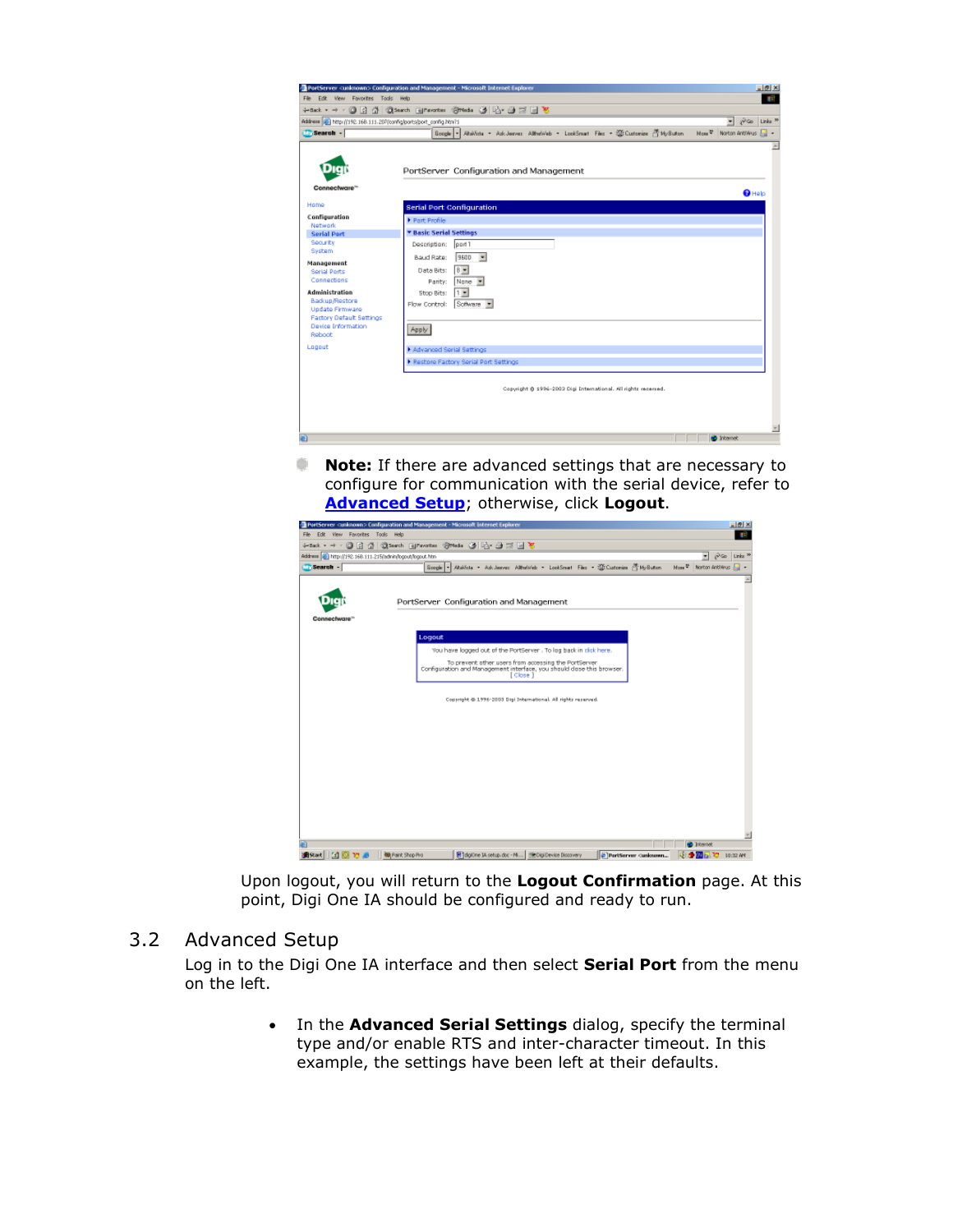|                                    | ÷set · → · ◎ ③ ③ ③serch @Perster ③rede ③ ④ ④ II 国 >                                                                           |                              |
|------------------------------------|-------------------------------------------------------------------------------------------------------------------------------|------------------------------|
|                                    | eddress a http://192.168.111.207/configloots/port_advanced_config.htm?1<br>$\overline{ }$                                     | $p^2$ Go Links <sup>29</sup> |
| <b>My Search</b> -                 | Mose <sup>32</sup> Norton Anthlinus 22<br>Ecopie - AhaVista - Adoleeves AltheWeb - LookSnart Files - 20 Customize (* WyButton |                              |
| Home                               |                                                                                                                               | $U$ Help                     |
|                                    | <b>Serial Port Configuration</b>                                                                                              |                              |
| Configuration<br>Natwork           | F Port Profile                                                                                                                |                              |
| <b>Serial Port</b>                 | ▶ Basic Serial Settings                                                                                                       |                              |
| Security                           | * Advanced Serial Settings                                                                                                    |                              |
| System                             | kx100<br>Terminal Type:                                                                                                       |                              |
| Management                         |                                                                                                                               |                              |
| <b>Serial Ports</b><br>Connections | R Require user to login to the port                                                                                           |                              |
| <b>Administration</b>              | 区 Verbose connection status messages                                                                                          |                              |
| Backup/Restore                     | 区 Enable Force DCD                                                                                                            |                              |
| Update Firmware                    | F Enable binary mode for Telnet:                                                                                              |                              |
| <b>Factory Default Settings</b>    | Enable RTS Toggle                                                                                                             |                              |
| Device Information<br>Reboot       | Pre-delay: 0<br>ms                                                                                                            |                              |
| Logout                             | Post-delay:<br>$\mathbb{D}$                                                                                                   |                              |
|                                    | me                                                                                                                            |                              |
|                                    | E Enable inter-character timeout                                                                                              |                              |
|                                    | Timeout: 0<br>ms                                                                                                              |                              |
|                                    |                                                                                                                               |                              |
|                                    | F Send socket ID string                                                                                                       |                              |
|                                    | SCCKETID<br>$\frac{\mu}{\tau}$                                                                                                |                              |
|                                    |                                                                                                                               |                              |
|                                    |                                                                                                                               |                              |
|                                    | Apply                                                                                                                         |                              |
|                                    |                                                                                                                               |                              |
|                                    | F Restore Factory Serial Port Settings                                                                                        |                              |

• In the **Restore Factory Serial Port Settings** tab, click **Apply**.

| File Edit View Favorites Tools Help<br><b>My Search</b> - | →Back ▼ → → ③ ③ ③ ③ Saarch (@Paverkes ③ Moda ③   Ky- ④ W H W<br>Address 3 http://192.168.111.215/configloots/port_factory_default_config.htm?t<br>Ecopie - Abilitate - Adoleevez AltheWeb - LookSmart Files - WC Customize ( WyButton | <b>ALC:</b><br>pico Links <sup>39</sup><br>$\overline{ }$ |
|-----------------------------------------------------------|---------------------------------------------------------------------------------------------------------------------------------------------------------------------------------------------------------------------------------------|-----------------------------------------------------------|
|                                                           |                                                                                                                                                                                                                                       |                                                           |
|                                                           |                                                                                                                                                                                                                                       |                                                           |
|                                                           |                                                                                                                                                                                                                                       |                                                           |
|                                                           |                                                                                                                                                                                                                                       | More <sup>32</sup> Norton Anthlinus 3-1 +                 |
|                                                           |                                                                                                                                                                                                                                       |                                                           |
|                                                           |                                                                                                                                                                                                                                       |                                                           |
|                                                           | PortServer Configuration and Management                                                                                                                                                                                               |                                                           |
| Connectware"                                              |                                                                                                                                                                                                                                       | $Q$ Help                                                  |
| Home                                                      | <b>Serial Port Configuration</b>                                                                                                                                                                                                      |                                                           |
| Configuration                                             | F Port Profile                                                                                                                                                                                                                        |                                                           |
| Natwork                                                   | ▶ Basic Serial Settings                                                                                                                                                                                                               |                                                           |
| <b>Serial Port</b><br>Security                            |                                                                                                                                                                                                                                       |                                                           |
| System                                                    | Advanced Serial Settings                                                                                                                                                                                                              |                                                           |
| Management                                                | * Restore Fectory Serial Port Settings<br>Click Restore to restore the original factory default settings for this serial port.                                                                                                        |                                                           |
| Serial Ports<br>Connections                               | Caution! All of your current settings for this serial port will be lost.                                                                                                                                                              |                                                           |
| Administration                                            |                                                                                                                                                                                                                                       |                                                           |
| Backup/Restore                                            | Apply                                                                                                                                                                                                                                 |                                                           |
| Update Firmware                                           |                                                                                                                                                                                                                                       |                                                           |
| <b>Factory Default Settings</b><br>Davice Information     |                                                                                                                                                                                                                                       |                                                           |
| Reboot                                                    | Copyright @ 1996-2002 Digi International. All rights recensed.                                                                                                                                                                        |                                                           |
| Logout                                                    |                                                                                                                                                                                                                                       |                                                           |
|                                                           |                                                                                                                                                                                                                                       |                                                           |
|                                                           |                                                                                                                                                                                                                                       |                                                           |
|                                                           |                                                                                                                                                                                                                                       |                                                           |
|                                                           |                                                                                                                                                                                                                                       |                                                           |
|                                                           |                                                                                                                                                                                                                                       |                                                           |
|                                                           |                                                                                                                                                                                                                                       |                                                           |
| el Done                                                   |                                                                                                                                                                                                                                       | <b>D</b> Internet                                         |

• In **Security Configuration**, we recommend that the password be changed from its default setting.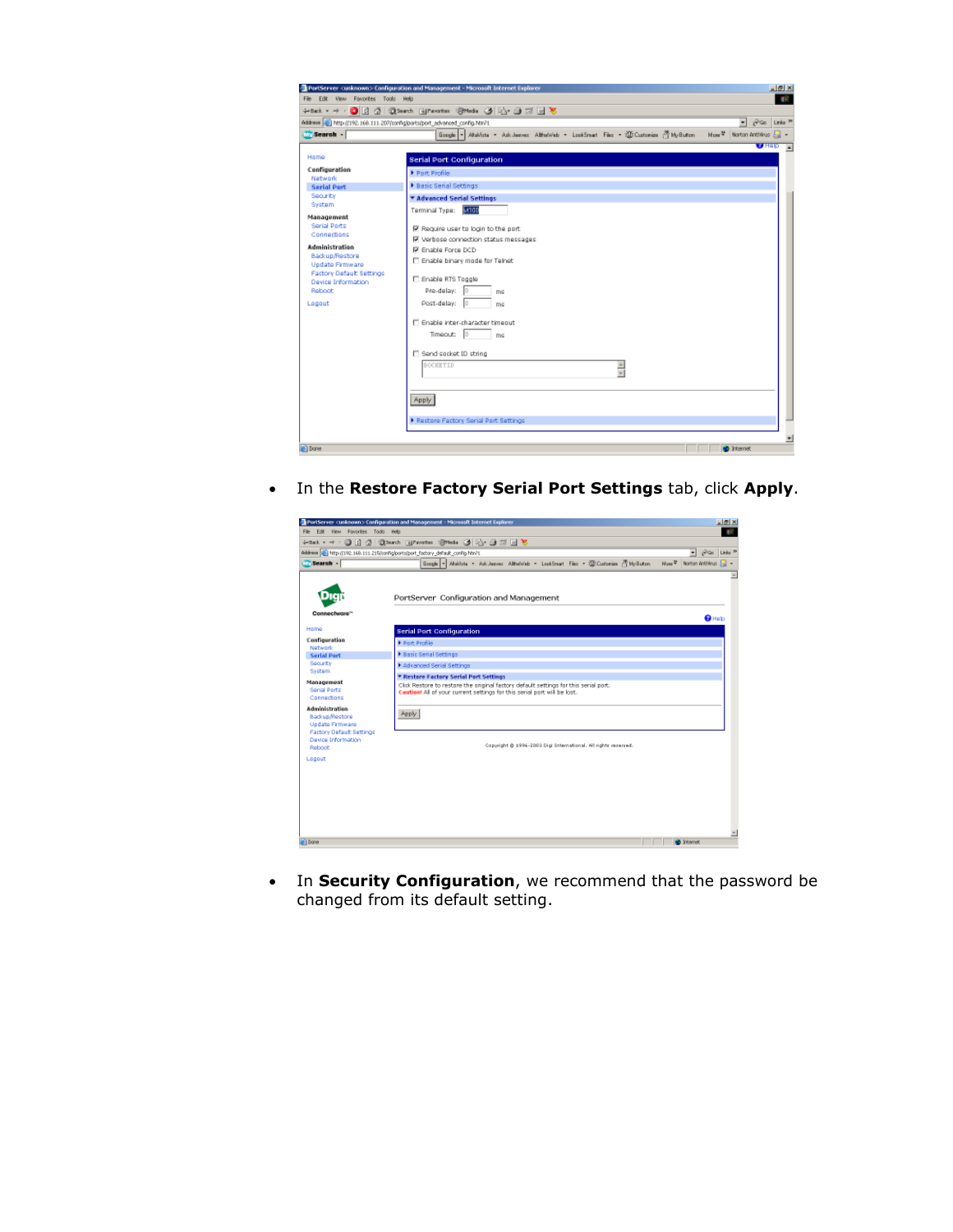|                              | 0404 · → ・ ③ ③ ② ③lave Garante Great ④ ① ④ □ □ 号                                                 | w] philo links !  |
|------------------------------|--------------------------------------------------------------------------------------------------|-------------------|
|                              | ABBWE 10 HIS (110, 348.111.201) sn/aplace/ty/adhet_password_car/lig/ten                          |                   |
| <b>Search -</b>              | Scope . Abstina . Ad Janves Afford . Locklinat Files . Chicamon . But Motor Most Rentwicket Ca . |                   |
|                              |                                                                                                  |                   |
|                              | PortServer Configuration and Management                                                          |                   |
|                              |                                                                                                  |                   |
| Connectware                  |                                                                                                  | $\mathbf{Q}$ Halp |
| Home                         | <b>Security Configuration</b>                                                                    |                   |
| Configuration                | * Administrator Password                                                                         |                   |
| Network                      | Enter a new administrator (noot) password below. Passwords must be 4 to 16 characters long.      |                   |
| Serial Port<br>Security      | After changing the password you will immediately be asked to log back on using the new password. |                   |
| <b>Septem</b>                |                                                                                                  |                   |
| Management                   | New Password:                                                                                    |                   |
| Serial Ports                 |                                                                                                  |                   |
| Connections                  | Confirm Password:                                                                                |                   |
| Administration               |                                                                                                  |                   |
| <b>Backup/Restore</b>        |                                                                                                  |                   |
| <b>Update Firmware</b>       | Apply                                                                                            |                   |
| Factory Default Settings     |                                                                                                  |                   |
| Device Information<br>Reboot |                                                                                                  |                   |
|                              | Copyright & 1996-2003 Digi International. All rights received.                                   |                   |

• In **System Configuration**, provide a description of the device as well as a location and contact point.

|                                                                    | PortScreen (unknown) Configuration and Hanagement - Moreouth Internet Explorer | $-101\times$                 |
|--------------------------------------------------------------------|--------------------------------------------------------------------------------|------------------------------|
| File Edit View Favories Tools Help                                 |                                                                                | . .                          |
|                                                                    | intel + + + 0 3 3 0 literal (gravese @tols 3 12) 3 2 3 3 3                     |                              |
| Address @ http://192.168.111.207/tonfiglo-stando-stan, config.htm. |                                                                                | * phile links **             |
| <b>Bearsh</b>                                                      | Sogie - Abilita - Ad Janes Alfolink - Loddraf Fac - @ Culveise (19)-Satus      | How P. Norton Arthlewi (2) x |
|                                                                    | PortServer Configuration and Management                                        |                              |
| Connectwore                                                        |                                                                                | $Q_{\text{Hilb}}$            |
| Home                                                               | <b>System Configuration</b>                                                    |                              |
| Configuration                                                      | * System.                                                                      |                              |
| Natwork                                                            | System Description:                                                            |                              |
| Sonal Port<br>fourty                                               | Corkast:                                                                       |                              |
| System                                                             | Location:                                                                      |                              |
| Management                                                         |                                                                                |                              |
| <b>Sorial Ports</b><br>Connections                                 | Optimization: Estate 1                                                         |                              |
| Administration<br><b>Bad up/Rectors</b><br>Update Firmware         | Arely.                                                                         |                              |
| Factory Outault Settings<br>Davice Information<br><b>Relixant</b>  | Copyright @ 1936-2022 Digi Enternational, All rights received.                 |                              |
| Logout                                                             |                                                                                |                              |
|                                                                    |                                                                                | <b>C</b> Island              |

• **Serial Port Management**, you can monitor both the serial port and active connections. In **Serial Port**, the information previously provided (such as name and port profile) is displayed.

|                                                                     | PartServer curknown: Configuration and Management - Microsoft Internet Explorer      | 시리치                                  |
|---------------------------------------------------------------------|--------------------------------------------------------------------------------------|--------------------------------------|
| File Edit View Favorites Toda Help                                  |                                                                                      | <b>COL</b>                           |
|                                                                     |                                                                                      |                                      |
| Address (a) http://707.265.311.207/inanagement/ports/ports_mpnt/tbn |                                                                                      | $=$ $100$ $ 100$                     |
| 2np<br>C.Search -                                                   | Google   Alafola - Ask Janves Albeh/eb - Lookhuat, Flex - QD Customics (Strip Button | Mos <sup>9</sup> Martin Anthew 120 - |
| Connectware"                                                        | PortServer Configuration and Management                                              |                                      |
|                                                                     |                                                                                      | $\mathbf{Q}$ Hold                    |
| Home                                                                | Serial Port Management                                                               |                                      |
| Configuration                                                       |                                                                                      |                                      |
| <b>Metwork</b><br>Sanial Death                                      | Post Title<br>Profile<br>Manage                                                      |                                      |
| Security                                                            |                                                                                      |                                      |
| System                                                              | part 1 TCP Sockets Connections<br>ı                                                  |                                      |
| Management                                                          |                                                                                      |                                      |
| Serial Ports                                                        | Copyright @ 1996-2003 Copi International, All rights reserved.                       |                                      |
| Connections                                                         |                                                                                      |                                      |
| <b>Administration</b>                                               |                                                                                      |                                      |
| Backup/Restore<br>Update Firmware                                   |                                                                                      |                                      |
| Factory Default Settings                                            |                                                                                      |                                      |
| Device Information                                                  |                                                                                      |                                      |
| Reboot                                                              |                                                                                      |                                      |
| Logout                                                              |                                                                                      |                                      |
| a                                                                   |                                                                                      | <b>Detected</b>                      |

• In **Connections**, you can monitor the active connections being run by the system.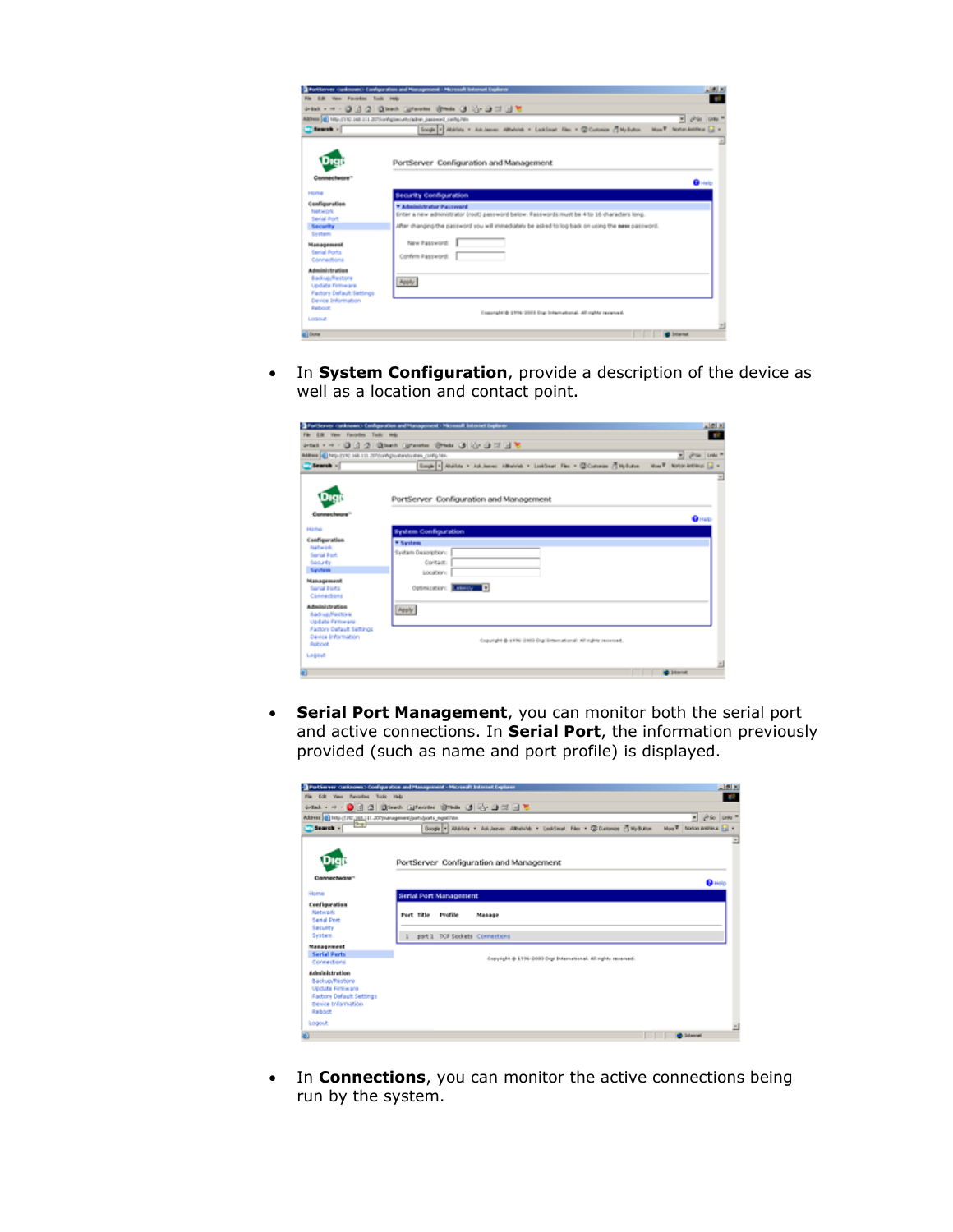|                                     | PortServer (unknown) Configuration and Hanagement - Microsoft Internet Explorer                                           | A  X                       |
|-------------------------------------|---------------------------------------------------------------------------------------------------------------------------|----------------------------|
| File Edit View Farrottes Tools Help |                                                                                                                           | $\sim$                     |
|                                     | intert - → - 〇〇〇 〇 〇senti (jitanotes ④mds 〇 〇 - 3 〇 〇 号                                                                   |                            |
|                                     | Address (@ http://std.168.111.201)nanagenert/cytten/connections_ngvit.htm                                                 | $= 10^{10}$ km $= 10^{10}$ |
| <b>C' Search -</b>                  | Google   Allahima . Adi Jeeves Allhelmids . LookSount Files . (2) Customize (5 My Button . Mare P . Norton Antitious Ca . |                            |
|                                     |                                                                                                                           |                            |
|                                     |                                                                                                                           |                            |
|                                     | PortServer Configuration and Management                                                                                   |                            |
| Connectware"                        |                                                                                                                           |                            |
|                                     |                                                                                                                           | $\mathbf{Q}$ Halp          |
| <b>Home</b>                         | <b>Session Management</b>                                                                                                 |                            |
| Configuration                       | <b>Active Network Connections</b>                                                                                         |                            |
| <b>Nortwork</b><br>Serial Port      |                                                                                                                           |                            |
| Security                            | TTY Username Connected-From Connected-To Sessions Action                                                                  |                            |
| System                              | No active connections.                                                                                                    |                            |
| Management                          |                                                                                                                           |                            |
| Serial Ports<br>Connections         |                                                                                                                           |                            |
| Administration                      | Copyright @ 1994-2003 Digi International. All rights received.                                                            |                            |
| <b>Badiup/Restore</b>               |                                                                                                                           |                            |
| Update Firmware                     |                                                                                                                           |                            |
| Factory Default Settings            |                                                                                                                           |                            |
| Device Information<br>Reboot        |                                                                                                                           |                            |
|                                     |                                                                                                                           |                            |
| Logout                              |                                                                                                                           |                            |
| <b>Done</b>                         |                                                                                                                           | <b>C</b> Islamat           |

• In **Administration**, you can both **Backup** and **Restore** the configuration.

| Search -                                                                                                                      | Address (4) Mtp (010, 168-111-215/administrate configuration/sate configuration Mtp Nov<br>philip Links *<br>۰ı<br>Huss <sup>12</sup> Natur-Artificial A<br>Sough - Richte - Ad-Januar Alfolink - Loddonet Fax - Chicatonics (19)-Sutune                                                                                                                                                                                                                |
|-------------------------------------------------------------------------------------------------------------------------------|---------------------------------------------------------------------------------------------------------------------------------------------------------------------------------------------------------------------------------------------------------------------------------------------------------------------------------------------------------------------------------------------------------------------------------------------------------|
|                                                                                                                               | PortServer Configuration and Management                                                                                                                                                                                                                                                                                                                                                                                                                 |
| Internal                                                                                                                      | $Q_{\text{HHD}}$                                                                                                                                                                                                                                                                                                                                                                                                                                        |
| <b>Configuration</b><br>Network<br><b>Sarial Bort</b><br>Spouth<br>System                                                     | Backup/Reutore<br>You can backup this device's current configuration settings to a file or restore its settings from a previous backup file.<br>The you can copy settings to another device by restoring settings from this backup file to the other device. If you are<br>using static 3P addresses you will want to adit the backup file with a text editor to modily or remove the 'set config'<br>command containing the 'si' and 'submask' fields. |
| Management<br><b>Santa Ports</b><br>Connections                                                                               | * File<br>Badiup configuration to a file on your PC or server.                                                                                                                                                                                                                                                                                                                                                                                          |
| Administration<br>Backup/Restore<br>Updato Firmware<br>Factory Oxfault Settings<br><b>Oavice Information</b><br><b>Robock</b> | You will be prompted for where to save the backup file.<br><b>Backup</b><br>Rectore configuration from a file on your PC or server.<br>Restore From File:<br><b>ITemwork</b>                                                                                                                                                                                                                                                                            |
| Logout                                                                                                                        | <b>Flashbra</b>                                                                                                                                                                                                                                                                                                                                                                                                                                         |

• In **Update Firmware**, it is recommended that the current version be backed up before proceeding with configuration.

| Cannot find corner - Microsoft Internet Engloser | 同例則                                                                                                                                                                                         |
|--------------------------------------------------|---------------------------------------------------------------------------------------------------------------------------------------------------------------------------------------------|
| File Edit View Founded Todd Holo                 |                                                                                                                                                                                             |
|                                                  | intak + → - 日日日 @tanh (ijtenta @tais は)   小日日日号                                                                                                                                             |
|                                                  | . Po List *<br>Albert 3 No (19): 88-111-2150dvVogoodvl.goods finance Mij.Mr.                                                                                                                |
| $T$ Search -                                     | Google   Stablets - Adultance: Alfred Adv - Leekboart Flor - 20 Customine 7 McButton<br>Mos <sup>2</sup> floton Antique (2) -                                                               |
|                                                  |                                                                                                                                                                                             |
|                                                  |                                                                                                                                                                                             |
|                                                  | PortServer Configuration and Management                                                                                                                                                     |
| Connectware"                                     |                                                                                                                                                                                             |
|                                                  | $Q_{\text{HAD}}$                                                                                                                                                                            |
| Home                                             | <b>Update Finnware</b>                                                                                                                                                                      |
| Configuration                                    | Contion! You have asked to update the firmware on your PartServer. When updating the firmware, please chesk the                                                                             |
| Notwork                                          | support site and release notes to determine if the POST must be updated first. The version of current firmware and                                                                          |
| Social Port<br>Security                          | POST is provided below for your conversions. It is also recommended that you backup your PortServer settings.<br>before updating the firmware. This can be done on the Eastup/Restare page. |
| System.                                          | Madel: PortServer                                                                                                                                                                           |
| Management                                       | Firmware: Version 02000774 F 11/21/2003                                                                                                                                                     |
| <b>Sorial Pente</b>                              | POST: release.02000775.D                                                                                                                                                                    |
| Connections                                      |                                                                                                                                                                                             |
| <b>Administration</b>                            | * Fram a File                                                                                                                                                                               |
| <b>Badius/Rectors</b><br><b>Update Firewore</b>  | Update: Firmware #                                                                                                                                                                          |
| <b>Famory Datast Settings</b>                    | Solect Firmware:<br>Drawse                                                                                                                                                                  |
| <b>Opsize Information</b>                        |                                                                                                                                                                                             |
| Robert                                           | <b>Update</b>                                                                                                                                                                               |
| Logout                                           |                                                                                                                                                                                             |
|                                                  | <b>Kingma TFTP Server</b>                                                                                                                                                                   |
|                                                  |                                                                                                                                                                                             |
|                                                  | Copyright @ 1986-2082 Digi International, All rights recensel.                                                                                                                              |
|                                                  |                                                                                                                                                                                             |
| e I bone                                         | <b>C</b> Island                                                                                                                                                                             |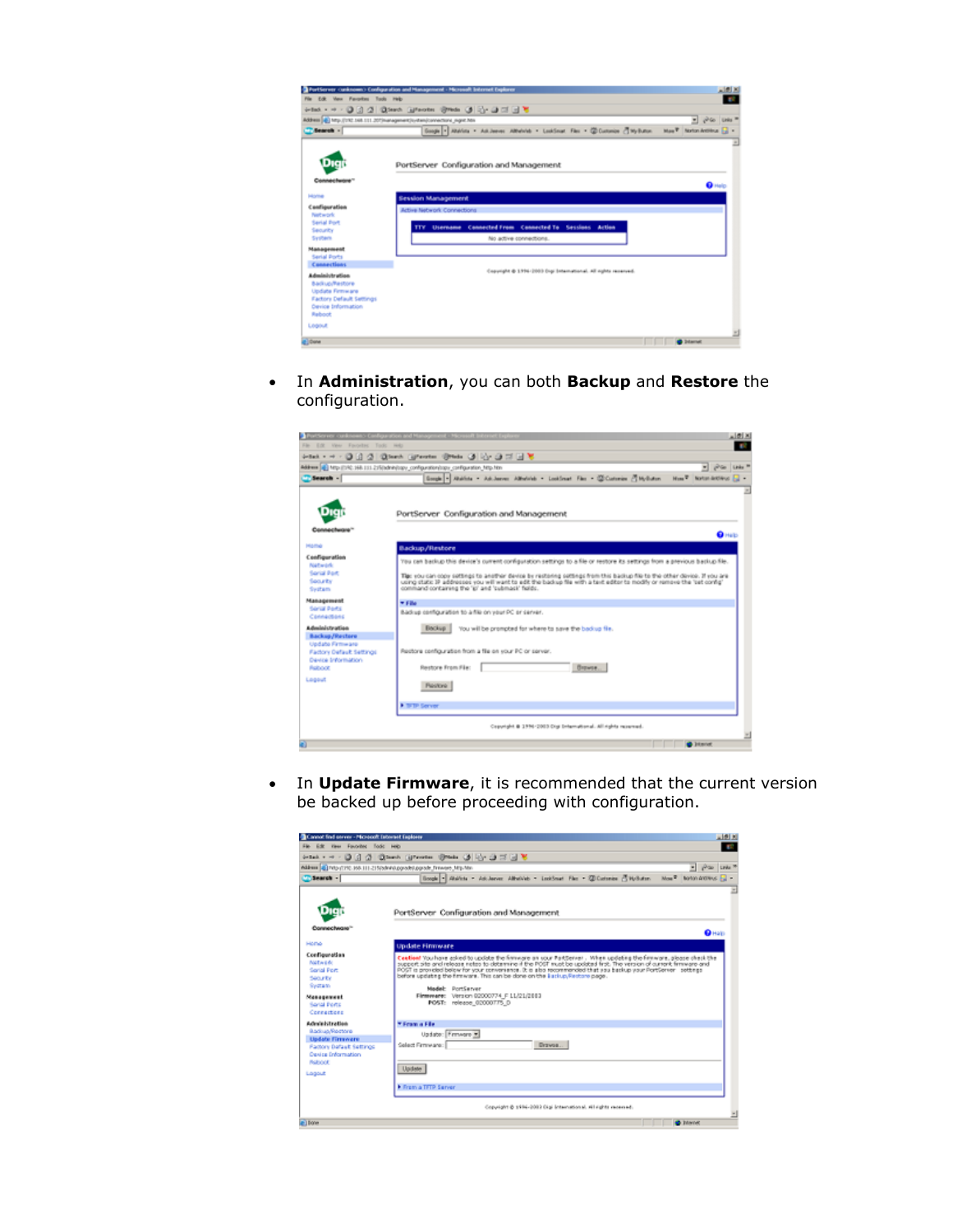• In **Factory Default Settings** you can choose to restore the factory default settings. If so, you have the option of keeping the IP address and the administrative password.

|                                                                | PortServer <unknown> Configuration and Management - Microsoft Internet Explorer</unknown>                                    | $-10x$                  |
|----------------------------------------------------------------|------------------------------------------------------------------------------------------------------------------------------|-------------------------|
| File Edit View Favorites Tools Help                            |                                                                                                                              | 457                     |
|                                                                | ÷sek - → - ◎ ③ ③ ③serch @Perche ③Node ③ ②- ④ ③ ④ 图 著                                                                         |                         |
| Address 20 http://192.168.111.215/admin/reset/reset_config.htm | $\overline{ }$                                                                                                               | WGo Links <sup>39</sup> |
| $M$ Search $\sim$                                              | Boogle - Ahalista - Ask Janves AltheWeb - LookSmart Files - WE Customics (WH) Button<br>Moss <sup>32</sup> Norton AntiWrus 2 |                         |
|                                                                |                                                                                                                              |                         |
|                                                                | PortServer Configuration and Management                                                                                      |                         |
| Connectware"                                                   |                                                                                                                              | $Q$ Help                |
| Home                                                           | <b>Factory Default Settings</b>                                                                                              |                         |
| Configuration                                                  | Caution! Restoring the factory default settings will dear all current settings and automatically reboot the PortServer.      |                         |
| Natwork<br>Serial Port                                         | R Keep IP address settings and administrator password                                                                        |                         |
| Security                                                       |                                                                                                                              |                         |
| System                                                         |                                                                                                                              |                         |
| Management<br>Serial Ports                                     | Plestore                                                                                                                     |                         |
| Connections                                                    |                                                                                                                              |                         |
| Administration                                                 | Copyright @ 1996-2002 Digi International. All rights recensed.                                                               |                         |
| Backup/Restore                                                 |                                                                                                                              |                         |
| Update Firmware<br><b>Factory Default Settings</b>             |                                                                                                                              |                         |
| Davice Information                                             |                                                                                                                              |                         |
| Reboot                                                         |                                                                                                                              |                         |
| Lagaut                                                         |                                                                                                                              |                         |
|                                                                |                                                                                                                              |                         |
|                                                                |                                                                                                                              |                         |
|                                                                |                                                                                                                              |                         |
|                                                                |                                                                                                                              |                         |
|                                                                |                                                                                                                              |                         |
|                                                                |                                                                                                                              |                         |
| a                                                              | <b>D</b> Internet                                                                                                            |                         |
| MODS<br><b>Sel Start</b>                                       | S digitine 14 setup doc - N    Scigi Device Discovery<br>PortServer <unknown<br><b>69</b> Paint Shop Pro</unknown<br>        | <b>参照局 27 10:28 AN</b>  |

• In **Device Information**, everything from the Firmware version to the CPU utilization is listed.

| File Edit View Favorites Tools Help<br>4-Back - → - ③ ③ ③ ③Saarch @Paverbox ③Passia ③   23- ④ II 图 写<br>Address 8 http://192.168.111.215/reports/status/system_info.htm<br><b>WD Search</b> -<br>Connectware"<br>Home<br>Configuration<br>Natwork<br>Serial Port<br>Security<br>System |                               | Ecopie - Ahalidate - Adk Jeannes Althelwieb - LookSmart Files - WECustomics ( MyButton |                                                                | $\hat{p}$ Go Links $^{\circ}$<br>$\overline{\phantom{a}}$<br>Moss <sup>32</sup> Norton Anthlinus 2 | d. |
|----------------------------------------------------------------------------------------------------------------------------------------------------------------------------------------------------------------------------------------------------------------------------------------|-------------------------------|----------------------------------------------------------------------------------------|----------------------------------------------------------------|----------------------------------------------------------------------------------------------------|----|
|                                                                                                                                                                                                                                                                                        |                               |                                                                                        |                                                                |                                                                                                    |    |
|                                                                                                                                                                                                                                                                                        |                               |                                                                                        |                                                                |                                                                                                    |    |
|                                                                                                                                                                                                                                                                                        |                               |                                                                                        |                                                                |                                                                                                    |    |
|                                                                                                                                                                                                                                                                                        |                               |                                                                                        |                                                                |                                                                                                    |    |
|                                                                                                                                                                                                                                                                                        |                               |                                                                                        |                                                                |                                                                                                    |    |
|                                                                                                                                                                                                                                                                                        |                               | PortServer Configuration and Management                                                |                                                                |                                                                                                    |    |
|                                                                                                                                                                                                                                                                                        |                               |                                                                                        |                                                                | $Q$ Helo                                                                                           |    |
|                                                                                                                                                                                                                                                                                        | <b>Device Information</b>     |                                                                                        |                                                                |                                                                                                    |    |
|                                                                                                                                                                                                                                                                                        | System                        |                                                                                        |                                                                |                                                                                                    |    |
|                                                                                                                                                                                                                                                                                        | Madel:                        | PortServer                                                                             |                                                                |                                                                                                    |    |
|                                                                                                                                                                                                                                                                                        |                               | Firmwere Version: Version 82000774 F 11/21/2003                                        |                                                                |                                                                                                    |    |
|                                                                                                                                                                                                                                                                                        |                               | MAC Address: 00:40:90:23:C0:DD                                                         |                                                                |                                                                                                    |    |
| Management                                                                                                                                                                                                                                                                             | CPU Utilization:              | D%                                                                                     |                                                                |                                                                                                    |    |
| Serial Ports                                                                                                                                                                                                                                                                           |                               | Up Time: 1 minutes 59 seconds                                                          |                                                                |                                                                                                    |    |
| Connections                                                                                                                                                                                                                                                                            | Power Sources:                | External power supply Powered                                                          |                                                                |                                                                                                    |    |
| Administration                                                                                                                                                                                                                                                                         | Network                       |                                                                                        |                                                                |                                                                                                    |    |
| Backup/Restore                                                                                                                                                                                                                                                                         | DHCP:                         | <b>Dff</b>                                                                             |                                                                |                                                                                                    |    |
| Update Firmware<br><b>Factory Default Settings</b>                                                                                                                                                                                                                                     | IP Address:                   | 192.168.111.215                                                                        |                                                                |                                                                                                    |    |
| <b>Device Information</b>                                                                                                                                                                                                                                                              | <b>Host Name:</b>             |                                                                                        |                                                                |                                                                                                    |    |
| Reboot                                                                                                                                                                                                                                                                                 |                               |                                                                                        |                                                                |                                                                                                    |    |
|                                                                                                                                                                                                                                                                                        | Network Diagnostics           |                                                                                        |                                                                |                                                                                                    |    |
| Lagaut                                                                                                                                                                                                                                                                                 | Network Protocols Route Table |                                                                                        |                                                                |                                                                                                    |    |
|                                                                                                                                                                                                                                                                                        | Serial Ports & Diagnostics    |                                                                                        |                                                                |                                                                                                    |    |
| Port 1                                                                                                                                                                                                                                                                                 |                               |                                                                                        |                                                                |                                                                                                    |    |
|                                                                                                                                                                                                                                                                                        |                               |                                                                                        |                                                                |                                                                                                    |    |
|                                                                                                                                                                                                                                                                                        |                               |                                                                                        |                                                                |                                                                                                    |    |
|                                                                                                                                                                                                                                                                                        |                               |                                                                                        | Copyright @ 1996-2003 Digi International. All rights reserved. |                                                                                                    |    |
| E                                                                                                                                                                                                                                                                                      |                               |                                                                                        |                                                                |                                                                                                    |    |
| 過Start   [3] 図 Y あ<br><b>69 Paint Shop Pro</b>                                                                                                                                                                                                                                         |                               |                                                                                        |                                                                | <b>D</b> Internet                                                                                  |    |

• In **Reboot**, you have the option to reboot the device: this is needed to save any changes made to the configuration.